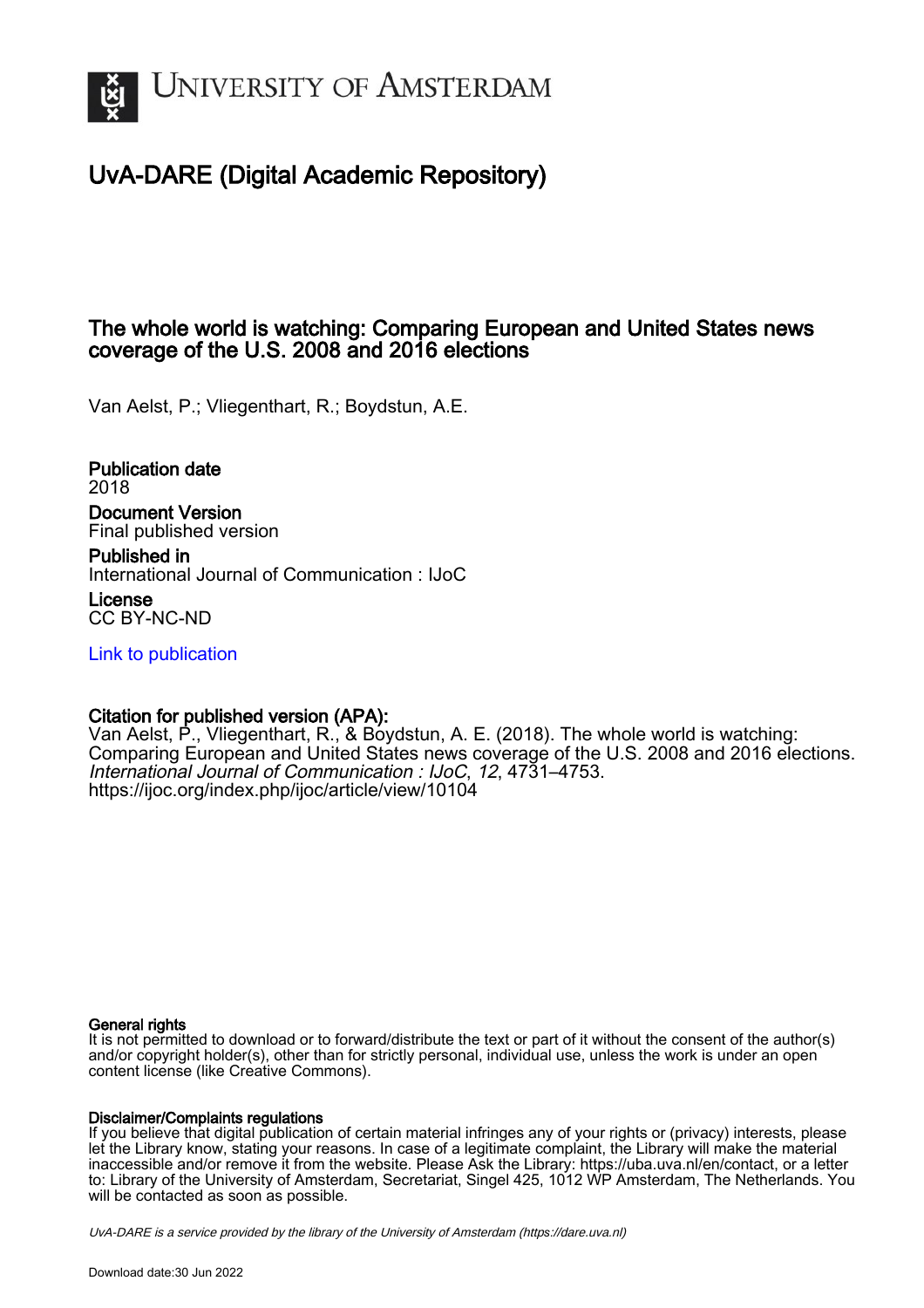# **The Whole World Is Watching: Comparing European and United States News Coverage of the U.S. 2008 and 2016 Elections**

# PETER VAN AELST University of Antwerp, Belgium

# RENS VLIEGENTHART University of Amsterdam, The Netherlands

### AMBER E. BOYDSTUN University of California, Davis, USA

United States presidential election campaigns provide a unique opportunity to study how media in different countries cover the same "international" event. Although campaign research is flourishing, it is unclear to what extent U.S. and European media cover campaigns differently. Therefore, this study analyzes how the U.S. press covered both the 2008 and 2016 campaigns in comparison with the press in 6 West European countries. We analyze 2 central characteristics of campaign coverage: (1) the tone or degree of negativity and (2) the substantial nature of the coverage. Our results confirm that substantial issue coverage is low, and a negative view of candidates and the campaign is prevailing. Although there is variation in the coverage within and between the countries under study, structural differences between the press in the U.S. and Europe are almost absent. In line with the idea of media convergence, this suggests that we can no longer distinguish the campaign coverage of U.S. and European newspapers. We argue that shared news values and the specific context of campaigns determine news coverage across the board.

*Keywords: election campaigns, comparative research, content analysis*

There is broad consensus about the central role of the news media in election campaigns. The mass media are not the only channel through which parties and candidates can reach voters, but they are undoubtedly the most important one. In past decades, the news media have become less dependent on politics and, as a result, rely more on their own logic (Strömbäck, 2008). The growing independent role of the media during campaigns can partly explain the fascination of political communication scholars with

 $\overline{a}$ 

Peter Van Aelst: peter.vanaelst@uantwerpen.be

Rens Vliegenthart: R.Vliegenthart@uva.nl

Amber E. Boydstun: aboydstun@gmail.com

Date submitted: 2018-07-19

Copyright © 2018 (Peter Van Aelst, Rens Vliegenthart, and Amber E. Boydstun). Licensed under the Creative Commons Attribution Non-commercial No Derivatives (by-nc-nd). Available at http://ijoc.org.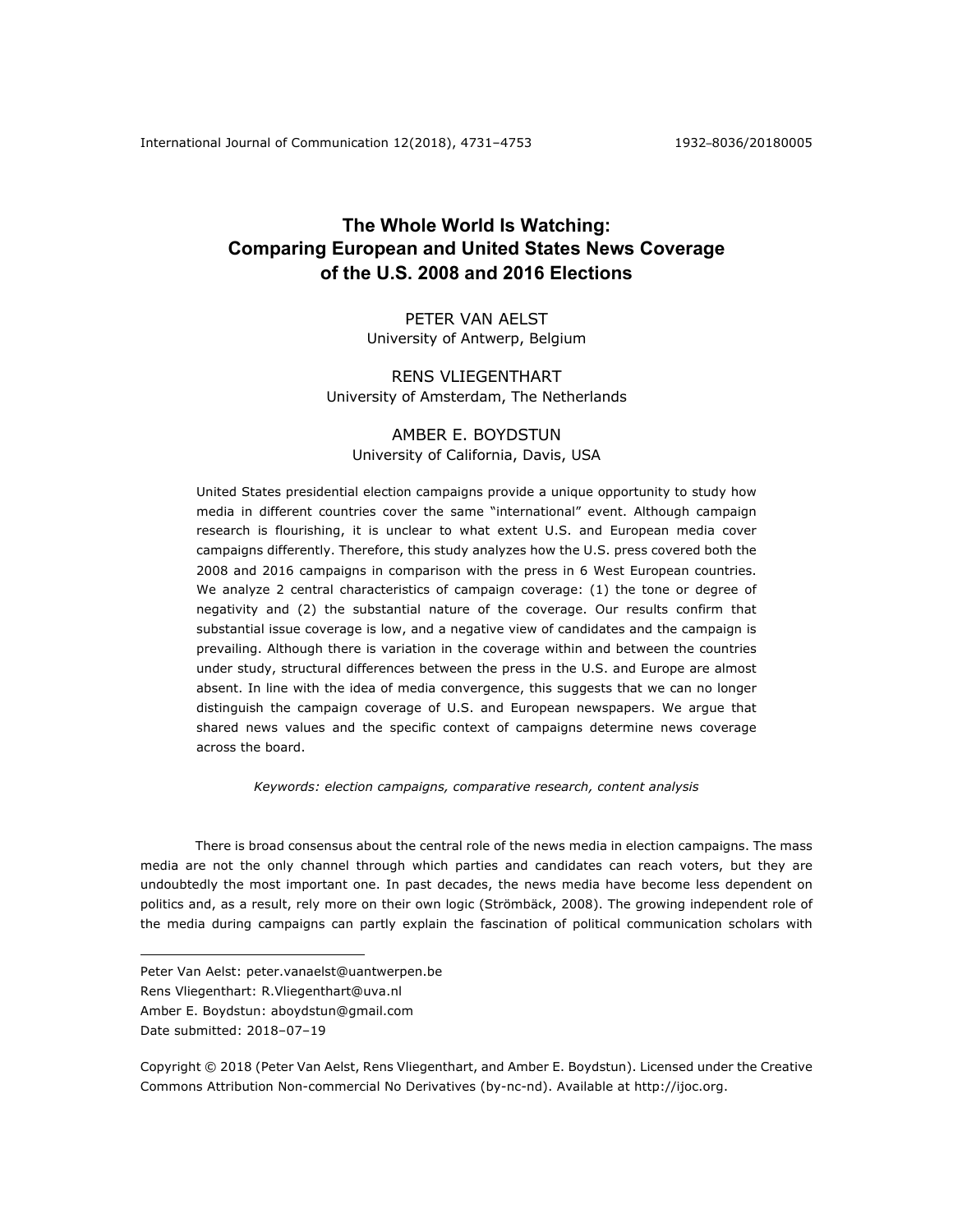media coverage of election campaigns, which has become important research objects in almost all Western democracies (Semetko, 1996). These studies have given us insights into the (sometimes limited) media impact on voters, as well as political agendas and news management tactics, and overall have enhanced our knowledge of how politics is covered in the news (Gulati, Just, & Crigler, 2004). For scholars in many democracies, content analysis of election coverage has become as natural as the election campaign itself.

Yet despite the abundance of research on media coverage of national campaigns, it remains striking how little we know about how campaign media coverage differs between countries. Scholars agree that analyzing the variation between countries is crucial to fully understanding the production of election coverage (Gulati et al., 2004; Holtz-Bacha, 2004; Kaid & Strömbäck, 2008). The problem is not only that the number of comparative studies is limited (see below) but rather that they mostly compare the coverage of different elections in different countries. Is it the nature of the media system, the particular political rules of the election game in question, or simply the (exceptional) campaign context that accounts for different campaign coverage? Even the long tradition of comparative studies on the European elections campaigns can only partly overcome this problem, as there is no common European campaign, but rather several national campaigns. Thus, only the coinciding campaigns of the different member states are studied (de Vreese, Banducci, Semetko, & Boomgaarden, 2006).

In this article, we start to fill the gap of examining cross-national media coverage of campaigns by focusing on how journalists in different countries covered a single type of event: U.S. presidential election campaigns. Presidential campaigns in the U.S. have always received international attention, but the 2008 campaign, with the election of Barack Obama, was seen as a historic event that garnered exceptionally high levels of coverage by media outlets all over the world. This global attention is impressive, and in sharp contrast with the limited coverage from U.S. media for elections in other countries (Golan & Wanta, 2003). The 2008 campaign also led to attention from scholars outside the U.S., with studies comparing how different foreign media covered that U.S. campaign (Holtz-Bacha & Zeh, 2011; Strömbäck, Painter, & Fernandes, 2011; Vliegenthart, Boomgaarden, Van Aelst, & de Vreese, 2010). Because these studies all focus on an identical foreign event, this approach allows for a comparison of different media systems' coverage of the same campaign. These studies have identified some variables that could account for any cross-country variation we might find. The campaign study of Vliegenthart and colleagues (Boomgaarden, Van Aelst, & de Vreese, 2010), for example, showed that the public opinion vis-à-vis the incumbent U.S. president affected the tone of the newspapers' coverage from eight European countries, with challenger Barack Obama receiving more positive coverage in countries where opinion was particularly negative about the Bush presidency. A more global study by Strömbäck and colleagues (2011), examining media from Europe, Asia, and the Middle-East, came to similar findings with more positive coverage of Obama compared with McCain in countries that were disenchanted with the Bush administration. At the same time, the authors did not find an effect of different types of "anti-American" feelings in these countries and concluded that there was a "more or less global perception that Obama's candidacy transcended long-held beliefs in the cultural, social, and systemic biases of American politics" (Strömbäck et al., 2011, p. 290).

In this article, we take a slightly different approach by comparing how the European press and the U.S. press cover two different U.S. election campaigns that received massive global attention. In the literature, there is an ongoing debate about the extent to which the news media in European countries are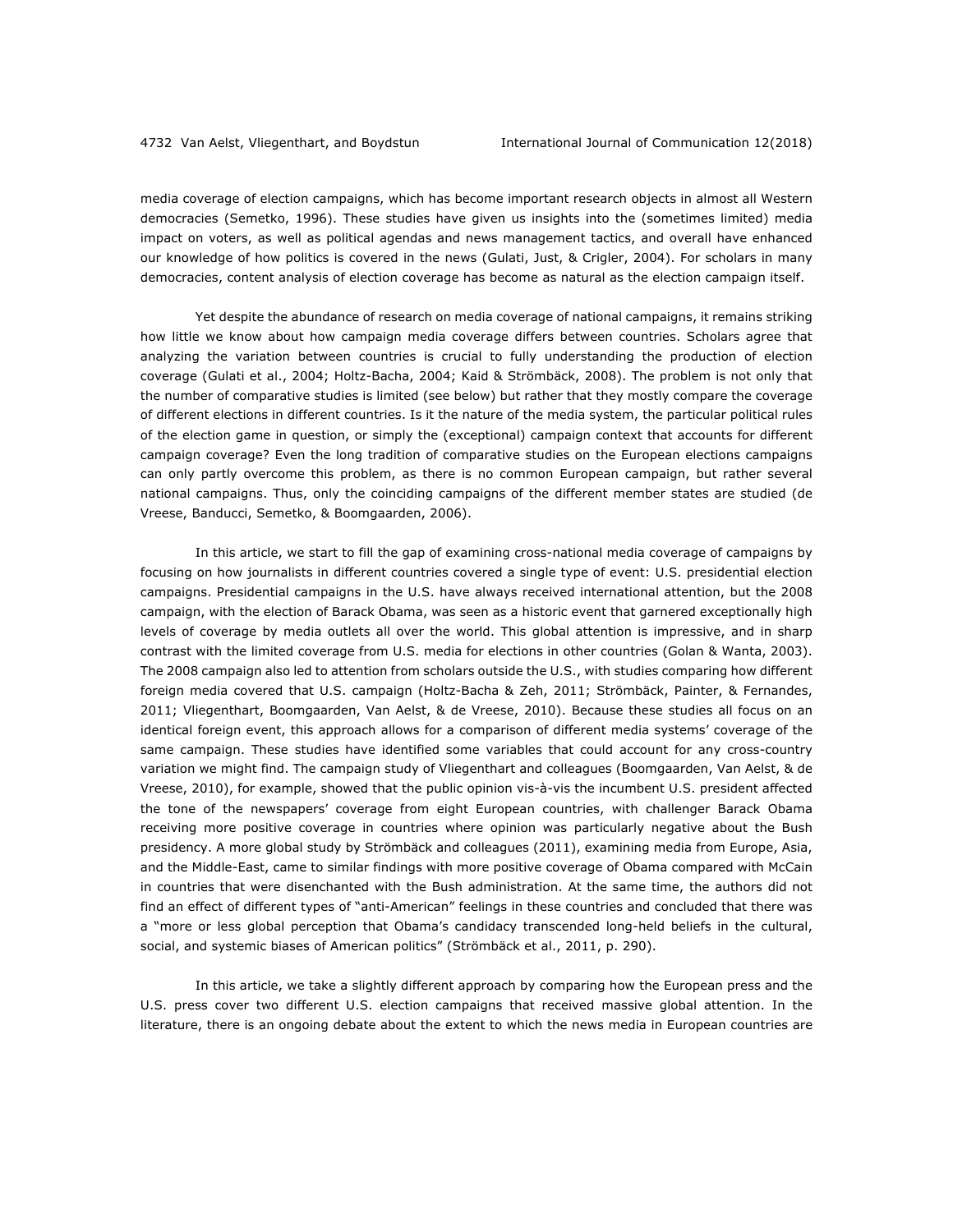following a trend of "Americanization" and whether their news coverage still differs from U.S. news coverage (e.g., Blumler & Gurevitch, 2001). However, because election campaigns in most European (multiparty) countries are still very different from the U.S. context, it is hard to determine whether differences can be attributed to a different style of campaign coverage by journalists, or rather by differences in European versus U.S. electoral system and traditions of political campaigning. For instance, Strömbäck and Dimitrova (2011) find that Swedish media frame their 2006 election more in terms of issues and less as a strategic game compared with U.S. media coverage of the 2008 U.S. presidential election. However, in such a comparison it is practically impossible to determine whether this larger focus on substantial issues in the Swedish press can be attributed to journalistic practice or rather to a stronger focus on issues by the main candidates and parties in each country, and thus differences across election campaigns. Similar questions arise with regard to negativity: Can we blame the U.S. media for their highly negative coverage of U.S. campaigns (e.g., Farnsworth & Lichter, 2007; Patterson, 2000), or is this pattern simply a consequence of the U.S. tradition of negative campaigning by politicians (e.g., Lau & Rovner, 2009)?

Overall, we expect that differences between news coverage of the U.S. elections in Europe and the U.S. will be limited, mainly because of the broader idea of media convergence. We argue that political journalists in both parts of the world are driven by similar professional news values and commercial incentives, which will lead to comparable news coverage (Hallin & Mancini, 2004). However, we are well aware that comparing the U.S. coverage with foreign coverage of the U.S. campaign is not a perfect applesto-apples comparison. U.S. news media are expected to inform their readers as voters, while the European press do not have this obligation and can take a more outsider approach. This difference in audience might lead to differences in the coverage of the campaign. We will use these contrary expectations when interpreting the findings of our study. The findings are based on an analysis of the coverage of the U.S. election campaigns in 2008 and in 2016 by newspapers in six Western European countries (Belgium, Germany, France, Netherlands, Spain, UK) as well as the U.S. We do not claim these two campaigns are typical for U.S. campaigns in general or allow a comparison over time, but merely use them to test whether specific campaign dynamics drive the coverage. We focus on two central characteristics of news reporting that are commonly researched in election campaign media studies and seen as part of the broader process of the mediatization of politics (e.g., Zeh & Hopmann, 2013). First, we question the substantial nature of the coverage and analyze the extent to which attention to the horse race, and the candidates, was present compared with substantive issue coverage. This examination addresses a classical aspect of campaign coverage, as issue-based coverage influences the degree to which citizens learn about the issues at stake, as opposed to focusing their attention on who is winning or losing the race (Aalberg, Strömbäck, & de Vreese, 2012). Second, we study the tone (i.e., degree of negativity) of the coverage. This aspect of coverage is important, as it can codetermine how people perceive the candidates and can also influence (dis)trust in politics in general (Van Aelst, 2017). Before explaining our research design in more detail and discussing our results, we give an overview of earlier campaign studies with special attention for the differences and similarities between the findings in the U.S. and Western Europe.

#### **Studying Election Campaigns**

The growing scholarly attention for media coverage of campaigns is justified by the importance of elections for democracy (Swanson & Mancini, 1996). During those periods voters decide on who will have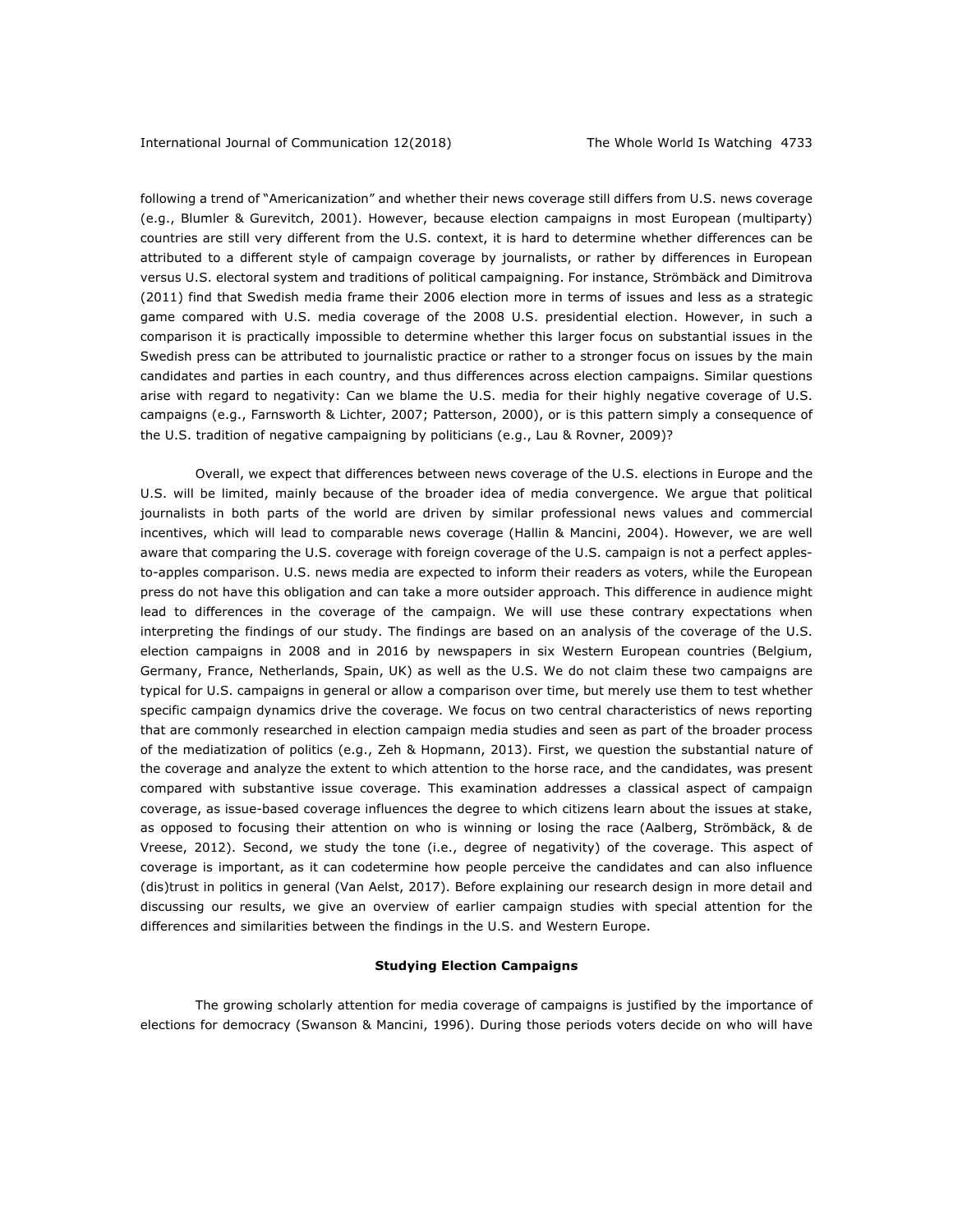power and who will not. The fact that ever more voters postpone their final decision until the last weeks, or even days, before the election has further increased the importance of the campaign period (McAllister, 2002). The popularity of the campaign period among political communication scholars is surely also related to the predictable nature of the event. Elections are usually scheduled years, in the worst case months, ahead of time, thus guaranteeing extensive media coverage. But perhaps most importantly campaigns are periods where the main actors involved—politicians, media, citizens—are more active than ever. As Holtz-Bacha (2004) puts it, "Campaigns are times of condensed political communication, where its special features are made visible like light through a prism" (p. 468). We can distinguish three main types of campaign research. Although scholars often try to combine all three (e.g., Just et al., 1996), studies focus on (1) the effects of campaigns on voters, (2) the campaign activities of political actors, or (3) the production of election news. This article can be considered as belonging to this last type. Our discussion of earlier studies will focus on the tone and substantial character of media coverage of U.S. elections. Where possible, we will highlight similarities and differences with European studies.

#### *How Substantial Is U.S. Campaign Coverage?*

In the literature, there is ongoing discussion on the need for and potential decline of so-called hard political news (see Reinemann, Stanyer, Scherr, & Legnante, 2012). In the specific case of U.S. election coverage, the concern is that the news is not enough about issues and public policy. Although there is a broad consensus that substantial issue coverage is necessary for people to act as informed voters, the media's appetite for substantive issues is modest at best. Often, news outlets are argued to be more interested in the horse race (who wins and who loses), strategies that parties use, and (trivial) facts about the candidates. Based on a literature review, Gulati et al. (2004) conclude the following: "Numerous studies have shown that campaign news is overly focused on strategies, tactics, poll results and candidates' prospects for winning rather than on the substantive issues for the campaign" (p. 238). Benoit, Stein, and Hansen (2005) come to a similar conclusion: "Most studies (nine of eleven) found that horse race coverage was the most common topic of newspaper coverage of the presidential campaign" (p. 359). In their own longitudinal study of campaign coverage by *The New York Times*, Benoit and colleagues (2005) come to two important conclusions. First, even in a quality newspaper like *The New York Times*, the overall attention for the horse race and campaign strategy outweighs issue coverage. Coverage of the capacities and characteristics of the main candidates is also slightly more present than discussion of issues and policy. Second, there are no clear trends over time. Based on these data, it is incorrect to think that campaigns were once very substantial, and gradually shifted to the horse race and strategy (see also Aalberg et al., 2012; but see Patterson, 1994). On the contrary, for instance, the 2000 U.S. presidential campaign was one of the most substantial in the postwar history.

The lack of substantive issue coverage is hardly a phenomenon unique to the U.S. media. There is ample proof that in many West European countries as well, horse-race and strategy framing of election news is strongly present in national (e.g., Strömbäck & Van Aelst, 2010; Zeh & Hopmann, 2013) and European elections (Schuck, Boomgaarden, & de Vreese, 2013). However, it is not clear to what extent the presence of these characteristics is comparable with the U.S., as the number of comparative studies is limited and the results somewhat contradictory. Strömbäck and Dimitrova (2006, 2011) compared election coverage of recent U.S. and Swedish campaigns, both on TV and newspapers, and consistently find that the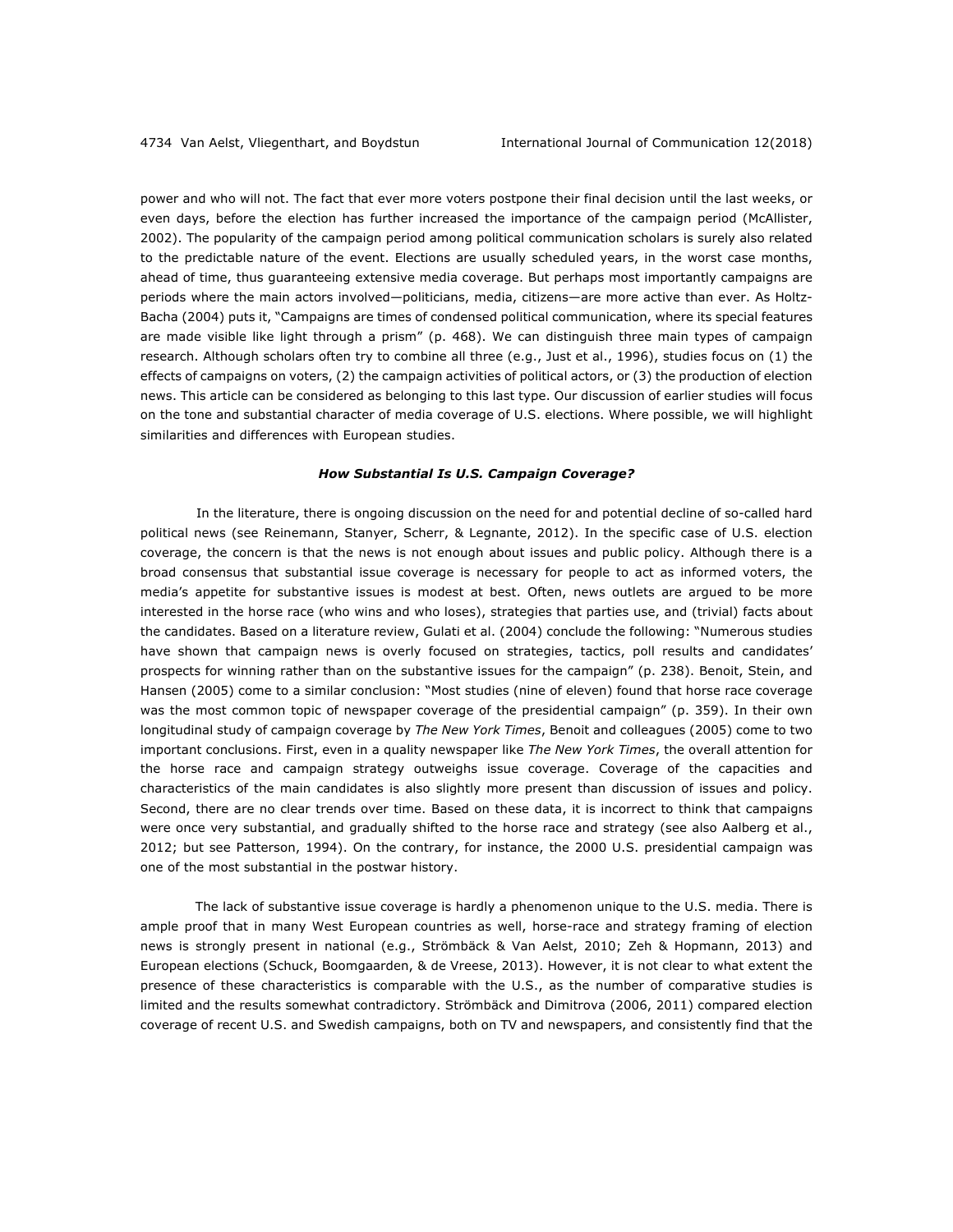$\overline{a}$ 

U.S. news media focus less on the issues and have a higher share of "game framed" news. Yet the comparison with Sweden is not representative of all European countries.<sup>1</sup> For instance, Esser and D'Angelo (2006) compared television coverage elections in the U.S. (2000), UK (2001), and Germany (2002) and found (perhaps surprisingly) that U.S. election coverage was no less about issues and policy than in the two European countries. They concluded that "the game-minded character of U.S. news culture may be less distinct than previous studies implied. (p. 59). This conclusion seems to be confirmed by a recent large comparative study of nonelection news coverage in 13 European countries, as well as Israel and the United States. In terms of strategy and game framing, the U.S. turned out not to be an outlier but rather "wellplaced in-between the European countries in this study" (Aalberg, de Vreese, & Strömbäck, 2017, p. 47). This finding is in line with a comparative study outside election time that found that U.S. news media did not provide less hard political than news outlets in several European countries (Brekken, Thorbjørnsrud, & Aalberg, 2012).

In sum, there is mixed evidence that U.S. journalists give less substantial coverage of their election campaign compared with their European colleagues. Therefore, we do not formulate a concrete hypothesis, but rather the following research question:

*RQ1: To what extent is the coverage of the U.S. election more or less substantial in U.S. newspapers compared with European newspapers?* 

#### *How Negative Is Campaign Coverage?*

The negative nature of U.S. election news, and political news in general, has become a truism. The dominance of negative over positive messages is a recurring finding, with much discussion of the damaging consequences for people's trust in politics (Van Aelst, 2017). The titles of some of these studies leave little doubt about their findings: "Good Intentions Make Bad News: Why Americans Hate Campaign Journalism" (Lichter & Noyes, 1996), "The Nightly News Nightmare: Television's Coverage of U.S. Presidential Elections" (Farnsworth & Lichter, 2007), "Breaking the News: How the Media Undermine American Democracy" (Fallows, 1996). According to Patterson (1994), the share of negative news coverage in election time has risen from 25% in 1960 to 60% in the beginning of the 1990s.<sup>2</sup> In 2000, he notes that "the real bias of the press today is not a partisan one, but a pronounced tendency to report what is wrong with politics and politicians rather than what is right" (Patterson 2000, p. 14). However, the longitudinal study of Benoit et al. (2005) disputes the idea that a general trend over time exists, finding that the higher degree of negative (57%) versus positive (39%) election news is fairly consistent throughout history, with large variation across elections. In 1972, for example, 85% of election coverage of *The New York Times* was negative, whereas in 1984 it was "only" 38%.

 $1$  During the 2009 European election, campaign strategy framing was among the lowest in Sweden (Schuck et al., 2013).

<sup>&</sup>lt;sup>2</sup> Using a slightly different approach, Zaller (1999) finds for the same time period an increase from 5% to 20% negative news.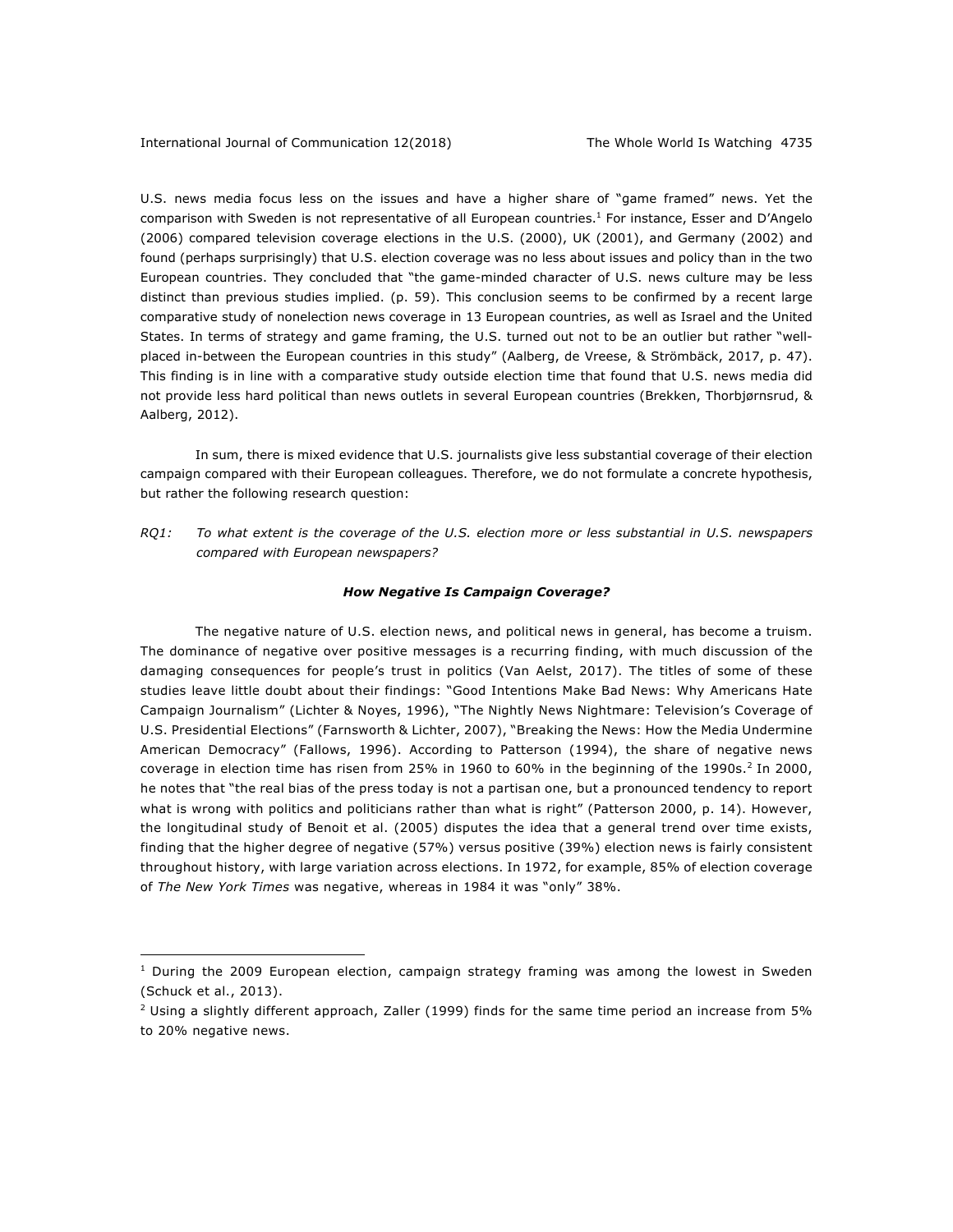Traditionally, in European countries, election coverage was found to be less critical and more respectful toward politicians, at least compared with U.S. news. For instance, Hallin and Mancini (1984) noticed that in the beginning of the 1980s, U.S. TV news was much more critical toward political authority compared with Italian TV news, which maintained a more "respectful distance" from its political leaders. Similarly, Semetko and colleagues noticed that British journalists in the 1980s used a more "sacerdotal approach" in their campaign coverage compared with the more skeptical, almost negative view of U.S. journalists (Semetko, Blumler, Gurevitch, & Weaver, 1991). However, because of the lack of comparative and longitudinal studies, it is unclear whether these differences still hold today. There is ample proof that more critical and negative coverage has become more prominent in the European press. For instance, Kepplinger (2000) analyzed political reporting in the German press over 45 years (1951-1995) and found that statements about German political elites have become gradually more negative. Reinemann and Wilke (2007) came to similar findings in their longitudinal analysis of the main candidates for chancellorship in the election coverage of the German press. They showed that after an increase in negativity, between 1949 and 1980, a negative tone toward both incumbent and chancellor has become the norm (see also Magin, 2015). Thus, as in the U.S., there seems to be large variation in the tonality of the coverage caused by campaign-specific events. This finding matches the work of Vliegenthart et al. (2010), who found that in the UK and the Netherlands, campaign coverage is in general more critical than noncampaign coverage, although they also found that the context of each campaign leads to large variation in the degree of negativity in the news.

In sum, it seems that a critical, or negative, tone is a standard part of today's news coverage in European democracies as well as in the U.S. A comparative study of Plasser, Palaver, and Lengauer indicates that the TV coverage of a U.S. election campaign (2004) is hardly more negative in tone than those of Germany (2005), Italy and Austria (2006; cited in Lengauer, Esser, & Berganza, 2012). An exceptional comparative study of a nonelection period shows that U.S. television and newspaper coverage of politics is not more, but less negative than that of news media in 13 European countries (Esser, Engesser, Matthes, & Berganza, 2017). Yet again, given this mixed evidence, we refrain from formulating a clear hypothesis and ask the following question:

*RQ2: To what extent is the coverage of the U.S. election more or less negative in U.S. newspapers compared with European newspapers?* 

#### **Research Design**

To empirically address our research questions, we conducted a systematic content analysis of 14 newspapers from seven different countries for both the 2008 and 2016 U.S. presidential elections. When possible, we included one quality and one popular paper per country, although we were somewhat constrained by electronic availability of sources, resulting in the inclusion of only four popular papers. In addition, we also tried to take the political leaning of the newspaper into account. We included one paper situated at the center or the left of the political spectrum and one right (or center) leaning paper, such that for each country we examined two newspapers with at least some ideological distance between them. The newspapers and their classifications are listed in Table 1.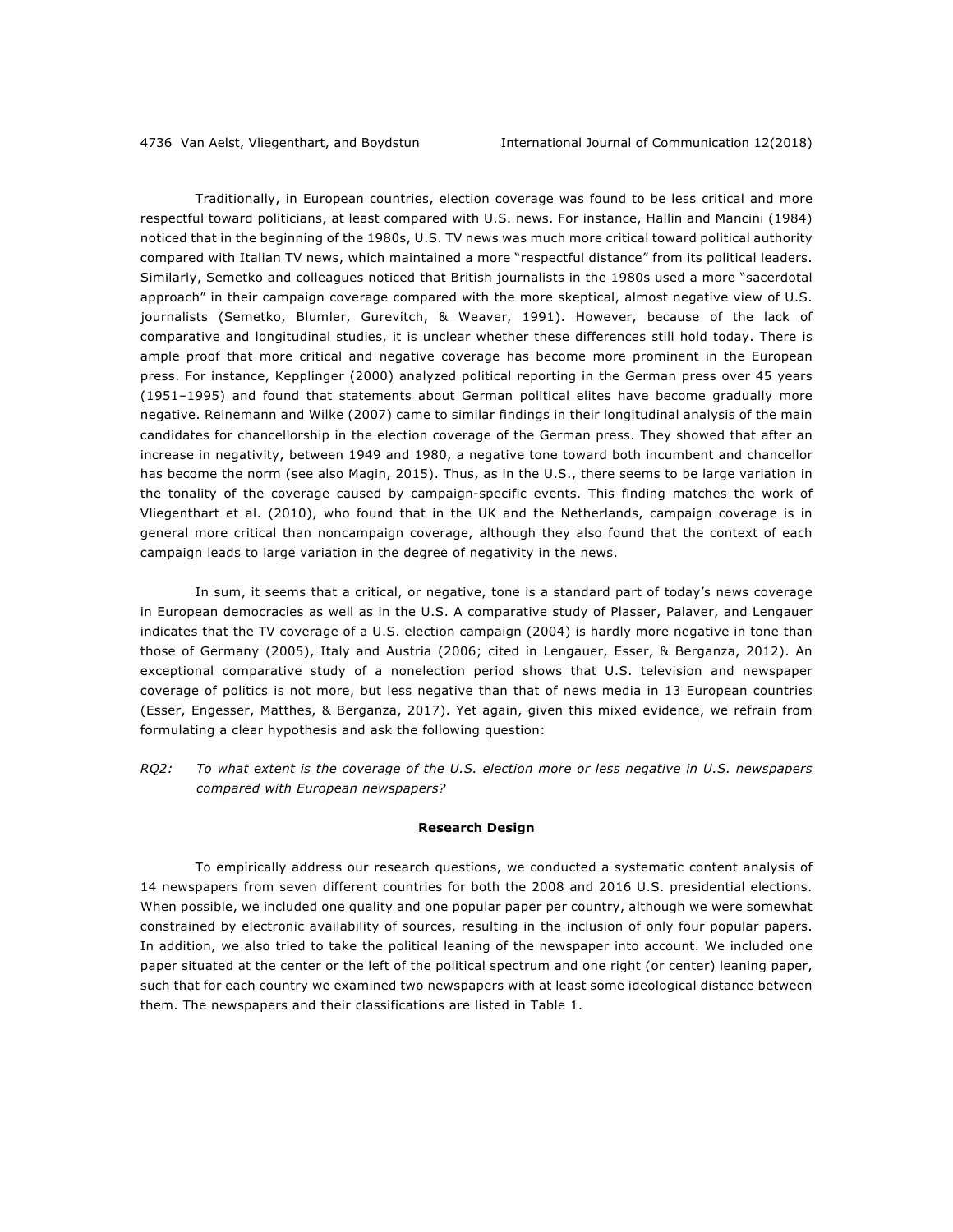$\overline{a}$ 

|                           | rable 1. Selected hewspapers. |         |         |     |
|---------------------------|-------------------------------|---------|---------|-----|
| Newspaper                 | Country                       | Leaning | Popular | N   |
| The New York Times        | <b>United States</b>          | Left    | No      | 186 |
| USA Today                 | <b>United States</b>          | Center  | Yes     | 182 |
| de Volkskrant             | <b>Netherlands</b>            | Left    | No      | 296 |
| De Telegraaf              | <b>Netherlands</b>            | Right   | Yes     | 206 |
| The Guardian              | United Kingdom                | Left    | No      | 232 |
| The Sun                   | United Kingdom                | Right   | Yes     | 204 |
| Le Monde                  | France                        | Left    | No      | 181 |
| Le Figaro                 | France                        | Right   | No      | 168 |
| De Standaard              | Belgium (Flanders)            | Center  | No      | 216 |
| <b>Het Laatste Nieuws</b> | Belgium (Flanders)            | Right   | Yes     | 162 |
| El Mundo                  | Spain                         | Right   | No      | 202 |
| El Pais                   | Spain                         | Left    | No      | 216 |
| Die Welt                  | Germany                       | Right   | No      | 175 |
| Die Tageszeitung          | Germany                       | Left    | No      | 171 |

### *Table 1. Selected Newspapers.*

For each newspaper, from all the articles that contained at least one of the two main candidates' names, we randomly selected a minimum of one article per day for the period between August 24 and November 4, 2008, and between July 13 and November 8, 2016.<sup>3</sup> These time periods start with either the Republican or Democratic convention (whichever came first), thus marking the end of the primary elections and the starting point of the general election campaign. During the periods in which the election coverage was substantially higher, namely, the two weeks during which the party conventions took place as well as in the last one-and-a-half week before Election Day, we selected at least two articles per day for each newspaper. A total of 1,377 articles (for 2008) and 1,420 articles (for 2016) were coded. The *N* per outlet is listed in Table 1.

To analyze the substantial nature of the campaign coverage, we used three separate indicators. First, we coded the main substantial issue that was discussed in the article. At least one full sentence needed to be devoted to a specific issue to be coded. If not, no issue code was attributed. Because we are uninterested in what issues were prominent in the campaign, but rather whether the issue content was present, we recoded this variable into the mere presence or absence of a substantial issue. Second, we coded the presence of strategy framing as well as horse-race framing. Strategy framing was operationalized by the presence of politicians' or parties' strategies for winning elections or issue debates. For horse-race framing, we used two indicators: the presence or absence of polling information and the presence or absence of references to parties and candidates in terms of "winners and losers." Third, we coded the degree to which the article discussed the character (e.g., trustworthiness) and/or capacity (e.g., experience) of the candidates. We distinguished between those articles with a main focus on character/capacity aspects of the candidates versus articles that did not mention (or only occasionally mentioned) these characteristics.

 $3$  Articles that were in fact not about the election or about one of the two candidates were excluded from further analysis. This happened more often in 2016, in particular because several articles referred in one or two sentences to Donald Trump, but were not about the campaign at all.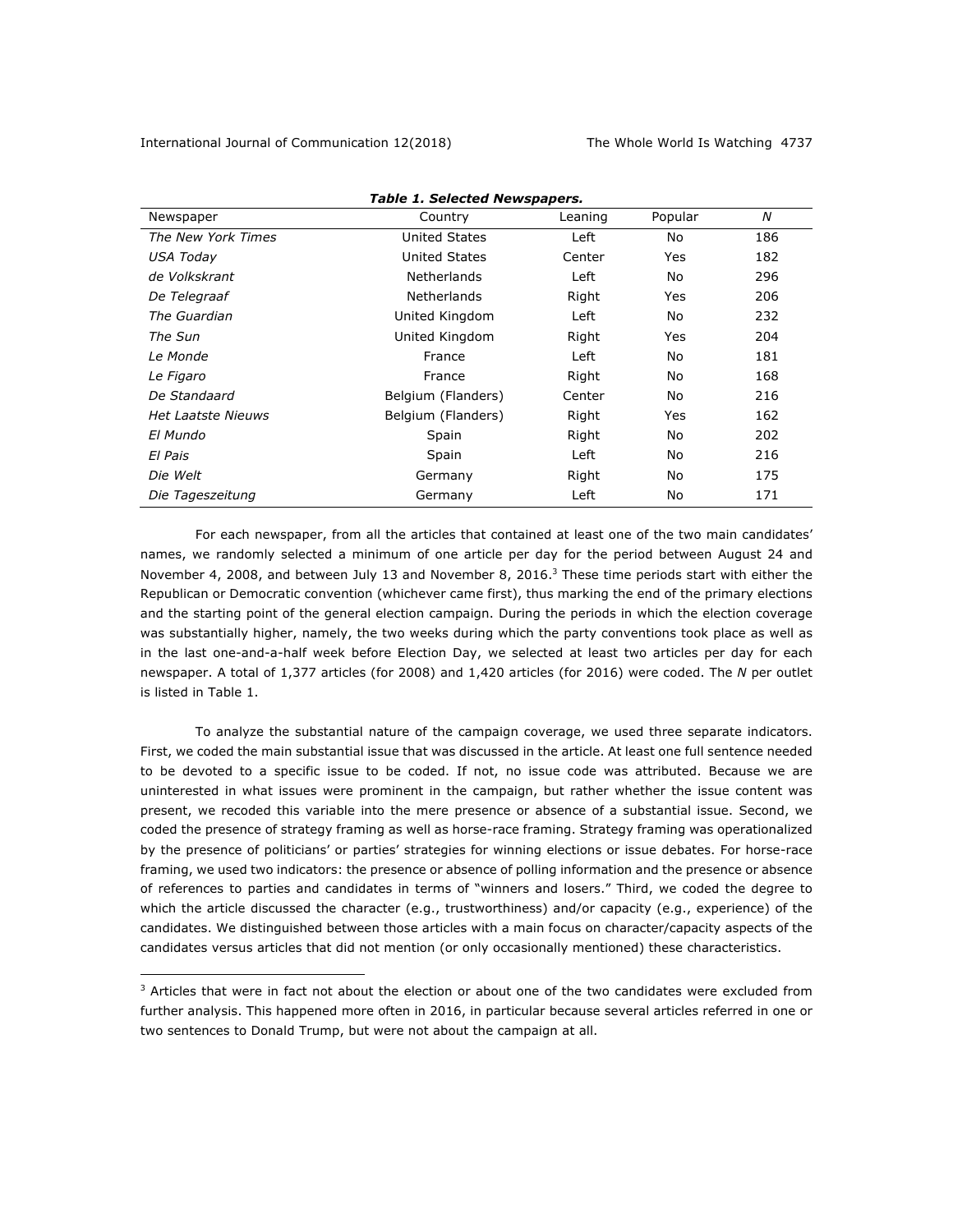$\overline{a}$ 

To analyze the degree of negativity of the coverage, we used two separate indicators. First, we coded the favorability of the two main candidates in each election campaign. If a candidate was mentioned, coders determined if the article was positive or negative from the perspective of that candidate.

Coders at three different universities were trained extensively by the authors of this study.<sup>4</sup> Articles in foreign languages were coded by native speakers or students with very good knowledge of the specific language. To check intercoder reliability for the 2008 data, 28 English-language articles were double coded. We report percentage-wise agreements and standardized lotus scores, a measure that has been considered especially useful for binary decisions (Fretwurst, 2015). Agreement for the relevant variables was as follows: 95% (standardized lotus = .90) for issue presence, 95% for horse-race framing (standardized lotus = .90), 92% for strategy framing (standardized lotus = .83), 90% for character coding (standardized lotus = .81). For the tone variables, the standardized lotus was .54. For the 2016 data, all coders coded the same 10 English-language articles. Here, intercoder reliability was 86% (standardized lotus = .72) for issue presence, 88% for horserace framing (standardized lotus = .75), 85% for strategy framing (standardized lotus = .71), 86% for character coding (standardized lotus = .73), and the standardized lotus for the tone variables was .68.

We compare the presence (issues and frames) and the mean scores (tone) and test for differences between the United States and the European countries, using *t* tests and chi-squared tests. Additionally, we conduct linear and logistic regression analyses to test for alternative explanations. We include country dummy variables, a dummy variable for the election campaign (2008 or 2016), and a dummy variable to capture the difference between quality and popular newspapers.

#### **Results**

To what extent are the European newspapers distinct from those in the U.S.? We begin here with an important caveat that each newspaper is a unique entity, making it an oversimplification to generalize about newspapers in any single country or, even more so, to generalize about newspapers in "Europe." Yet our primary goal here is to see whether U.S. newspapers are, in general, significantly different from non-U.S. newspapers (in this case, European newspapers), and so we focus on that line of comparison.

We first look at the substantial nature of the campaign coverage. Figure 1 shows the percentage of articles per newspaper for each campaign that contain at least some substantial issue coverage.

<sup>4</sup> This analysis was done at the University of Antwerp (Belgium), University of Amsterdam (Netherlands), and University of California (Davis, U.S.). A total of 16 (2008) and seven (2016) coders participated.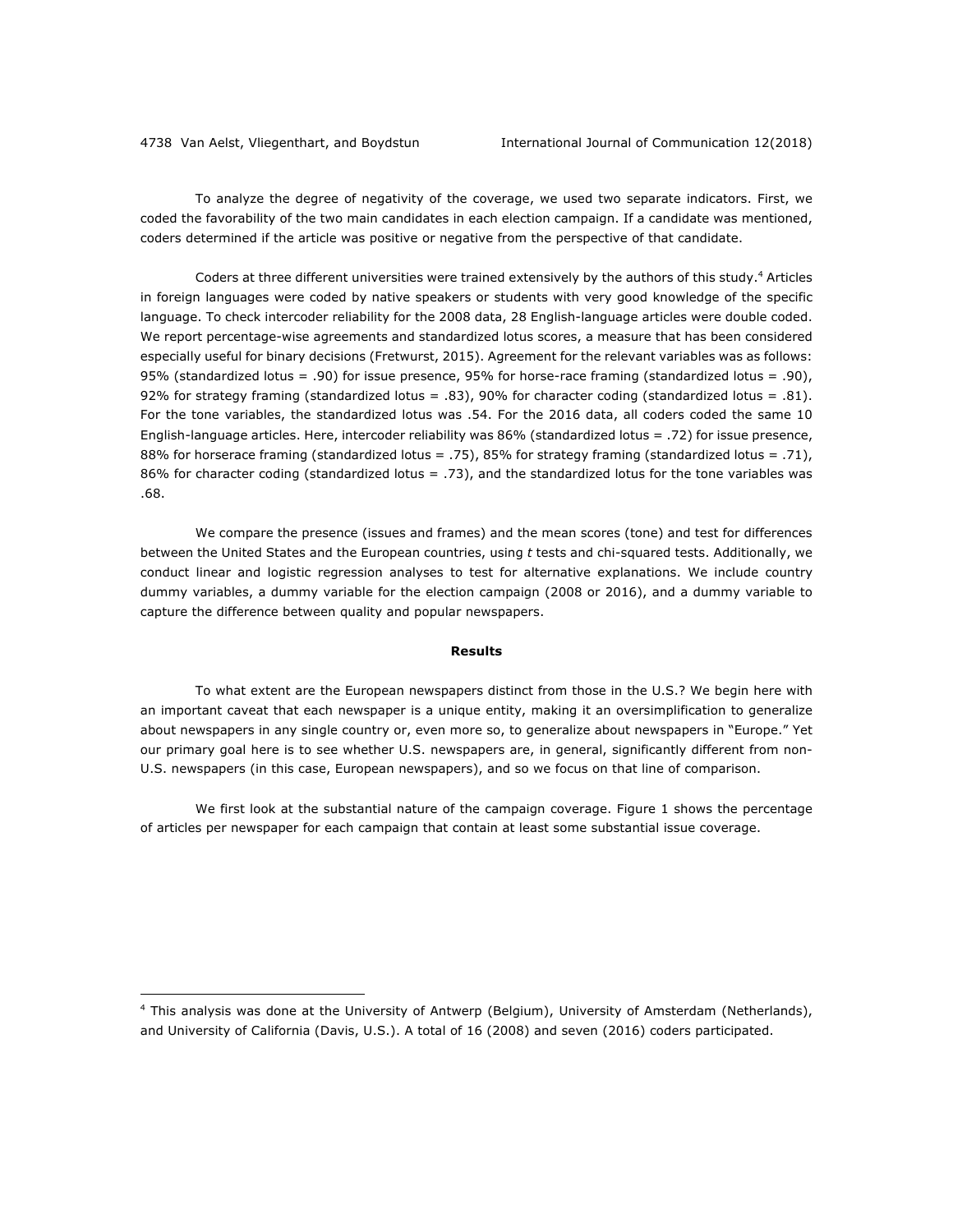

*Figure 1. Percentage of articles with issue coverage.*

The figure illustrates a wide variation between the different papers under study. Two observations, however, stand out. First, almost all newspapers present more substantial issue coverage in 2008 compared with 2016. The average scores for all newspapers combined in 2008 was 56%, and this value declined to 44% in 2016, meaning that less than half of the 2016 articles contained some substantial coverage. Second, the U.S. newspapers are positioned squarely between different European newspapers and do not stand out in any way. In both campaigns, *The New York Times* scores slightly above average, while *USA Today* resembles the average of all newspapers. In short, the idea that U.S. newspapers would provide more issue coverage to their readers (who also need to act as voters) finds little support in our data, especially in the case of 2016.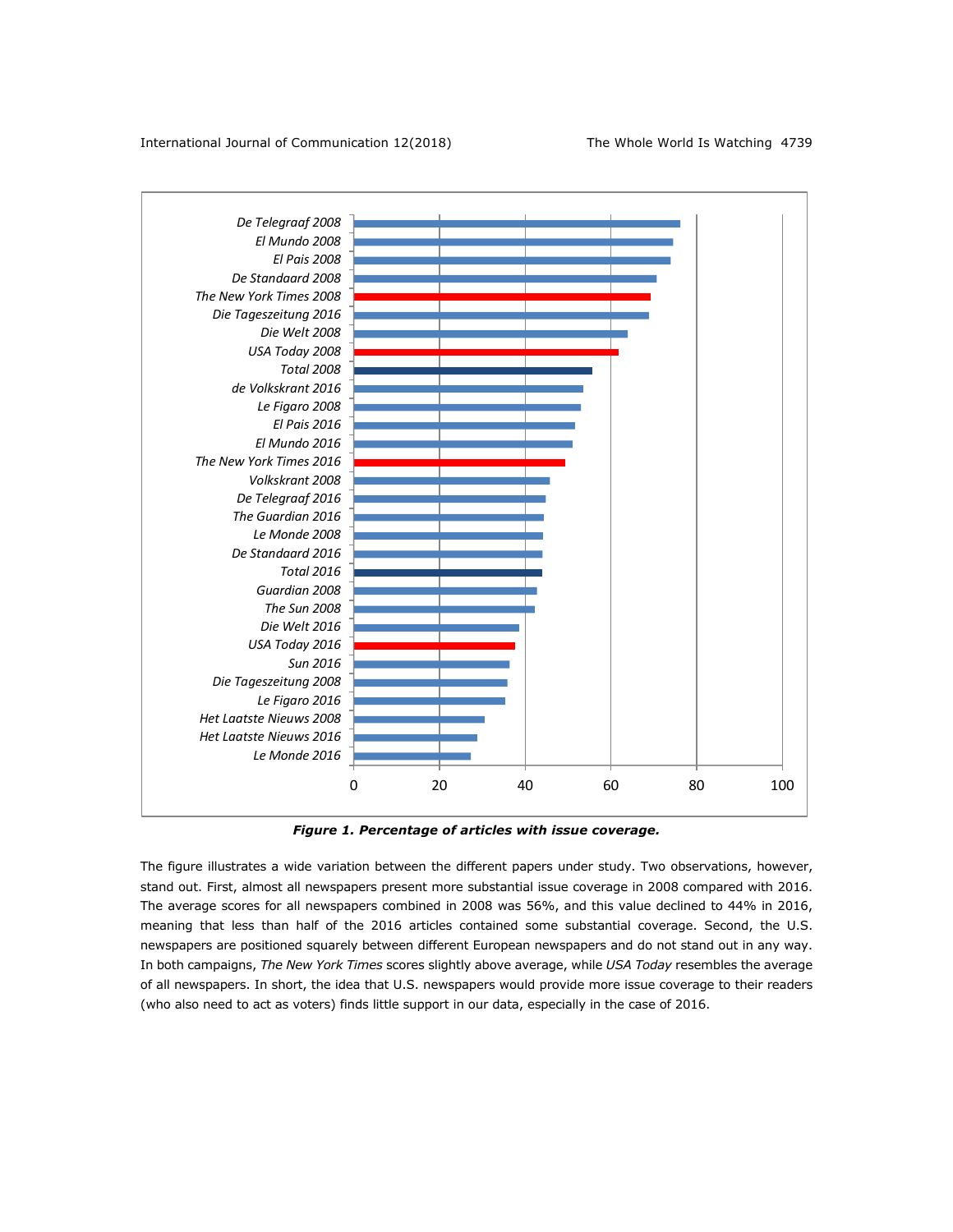Did the decline of issue coverage from 2008 to 2016 correspond with more strategy and/or horse-race coverage? The answer is simply no: Both strategy and horse-race coverage are lower in 2016 compared with 2008 in most newspapers. Table 2 shows the scores for strategy and horse-race coverage decline in both European and U.S. papers. The U.S. newspapers score in the two campaigns somewhat higher on strategy framing, which can be attributed to *The New York Times*, which is among the top users of this frame. In terms of horse-race coverage, the U.S. papers are again placed among the European papers, with much more variance within European papers than between *The New York Times* and *USA Today*.

|                           |                 |          | Newspapers and Campaigns (2008 and 2016). |          |          |            |
|---------------------------|-----------------|----------|-------------------------------------------|----------|----------|------------|
|                           |                 | 2008     |                                           |          | 2016     |            |
| Newspaper                 | Issue           | Strategy | Horse Race                                | Issue    | Strategy | Horse Race |
| The New York Times        | 69.3%           | 50.5%    | 34.7%                                     | 49.4%    | 43.5%    | 29.4%      |
| USA Today                 | 61.8%           | 43.8%    | 53.9%                                     | 37.6%    | 26.9%    | 35.5%      |
| de Volkskrant             | 45.8%           | 30.7%    | 28.3%                                     | 53.6%    | 32.1%    | 35.7%      |
| De Telegraaf              | 76.2%           | 31.7%    | 26.7%                                     | 44.8%    | 26.7%    | 43.8%      |
| The Guardian              | 15.7%           | 44.6%    | 47.0%                                     | 44.3%    | 45.0%    | 39.6%      |
| The Sun                   | 42.2%           | 32.5%    | 32.5%                                     | 36.4%    | 15.6%    | 28.9%      |
| Le Monde                  | 44.1%           | 43.0%    | 60.2%                                     | 27.3%    | 21.6%    | 36.4%      |
| Le Figaro                 | 53.0%           | 56.6%    | 50.6%                                     | 35.3%    | 24.7%    | 32.9%      |
| De Standaard              | 70.7%           | 36.6%    | 25.6%                                     | 44.0%    | 32.8%    | 34.3%      |
| <b>Het Laatste Nieuws</b> | 30.5%           | 30.5%    | 36.6%                                     | 28.8%    | 25.0%    | 36.3%      |
| El Mundo                  | 74.5%           | 63.3%    | 49.0%                                     | 51.0%    | 28.8%    | 38.5%      |
| El Pais                   | 73.9%           | 64.1%    | 53.3%                                     | 51.6%    | 31.5%    | 33.9%      |
| Die Welt                  | 63.9%           | 24.7%    | 38.1%                                     | 38.5%    | 32.1%    | 55.1%      |
| Die Tageszeitung          | 35.8%           | 30.9%    | 34.6%                                     | 68.9%    | 39.3%    | 42.2%      |
| Total                     | 54.2%           | 40.9%    | 39.7%                                     | 43.9%    | 30.7%    | 37.0%      |
|                           | $x^2 =$         | $x^2 =$  | $x^2 =$                                   | $x^2 =$  | $x^2 =$  | $x^2 =$    |
| U.S. versus EU            | 9.098,<br>p<.01 | 3.83, ns | 1.44, ns                                  | 0.04, ns | 1.61, ns | 1.73, ns   |

*Table 2. Issue, Strategy, and Horse-Race Coverage Across Newspapers and Campaigns (2008 and 2016).*

*Note*. *N* = 1,377 in 2008 and N = 1,420 in 2016.

The decline of issue coverage did not lead to more strategy or game coverage, but rather to significantly more attention for the character of both candidates. Table 3 shows how in 2008 hardly any articles were mainly devoted to the character of one of two main candidates.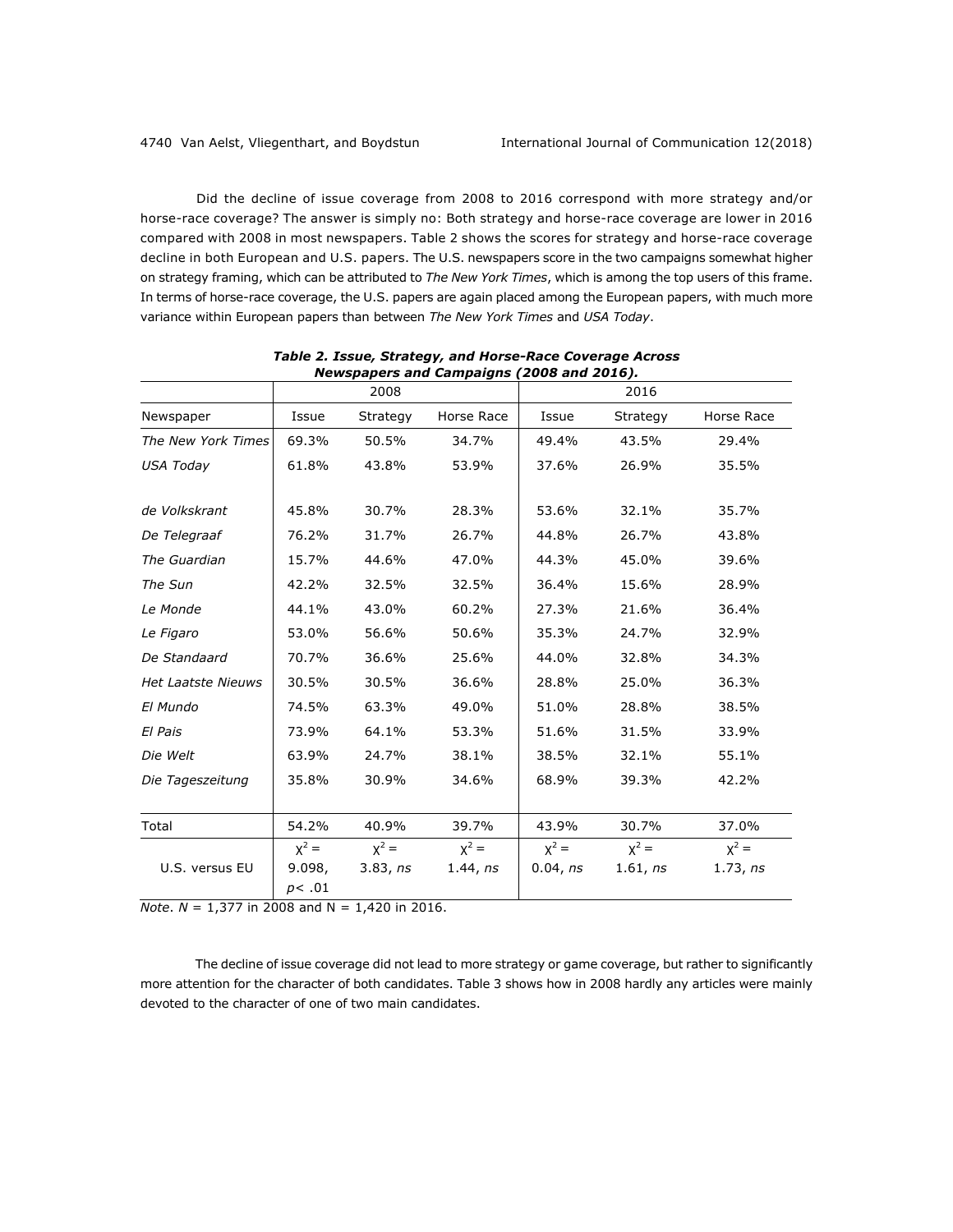|                           |                   | 2008                    | 2016                     |                        |
|---------------------------|-------------------|-------------------------|--------------------------|------------------------|
| Newspaper                 | Character Obama   | <b>Character McCain</b> | <b>Character Clinton</b> | <b>Character Trump</b> |
| The New York Times        | 4.0%              | 3.0%                    | 7.1%                     | 18.8%                  |
| USA Today                 | 1.1%              | 1.1%                    | 9.7%                     | 26.9%                  |
| de Volkskrant             | 6.1%              | 5.2%                    | 13.1%                    | 13.1%                  |
| De Telegraaf              | 1.9%              | 2.0%                    | 8.6%                     | 17.1%                  |
| The Guardian              | 1.2%              | 0.0%                    | 6.7%                     | 26.8%                  |
| The Sun                   | 1.2%              | 2.4%                    | 5.8%                     | 10.7%                  |
| Le Monde                  | 2.1%              | 5.4%                    | 3.4%                     | 15.9%                  |
| Le Figaro                 | 4.8%              | 3.6%                    | 5.9%                     | 9.4%                   |
| De Standaard              | 2.4%              | 1.2%                    | 5.2%                     | 17.2%                  |
| <b>Het Laatste Nieuws</b> | 0.0%              | 3.7%                    | 10.0%                    | 15.0%                  |
| El Mundo                  | 3.0%              | 4.1%                    | 4.8%                     | 17.3%                  |
| El Pais                   | 5.4%              | 4.3%                    | 4.8%                     | 18.5%                  |
| Die Welt                  | 12.3%             | 6.2%                    | 14.1%                    | 20.5%                  |
| Die Tageszeitung          | 2.4%              | 0.0%                    | 11.1%                    | 22.2%                  |
| Total                     | 3.8%              | 3.3%                    | 7.5%                     | 18.1%                  |
| U.S. versus EU            | $x^2 = 0.79$ , ns | $x^2 = 0.94$ , ns       | $x^2$ = 0.23, ns         | $x^2 = 3.34$ , ns      |

*Table 3. Percentage of Articles With a Strong Focus on Character Across Newspapers and Campaigns (2008 and 2016).*

*Note*. *N* = 1,377 in 2008 and *N* = 1,420 in 2016.

In 2016, these types of articles were much more present, in particular in the case of Donald Trump (average of 18%). Again, the amount of focus on the character and leadership of the main candidates in the U.S. newspapers is not significantly different from the European press, although *USA Today* stood out as one of the newspapers most focused on the character of Donald Trump (at 27% of coverage), matched only by *The Guardian*.

Next, we move to the tone of the campaign coverage and the levels of negativity toward the main candidates. Figure 2 shows that the overall perception of the U.S. elections is slightly negative, but (considering that the scale runs from −2 to +2; see the Appendix) not very outspoken. Most striking is the finding that the 2016 campaign was covered in a more negative way (−0.24) than the 2008 campaign (−0.05) (both shown in darker bars in Figure 2). This pattern of the 2016 campaign receiving more negative coverage is true for almost every newspaper in our sample. This difference in tone over time is also reflected in the favorability of the coverage toward the main candidates.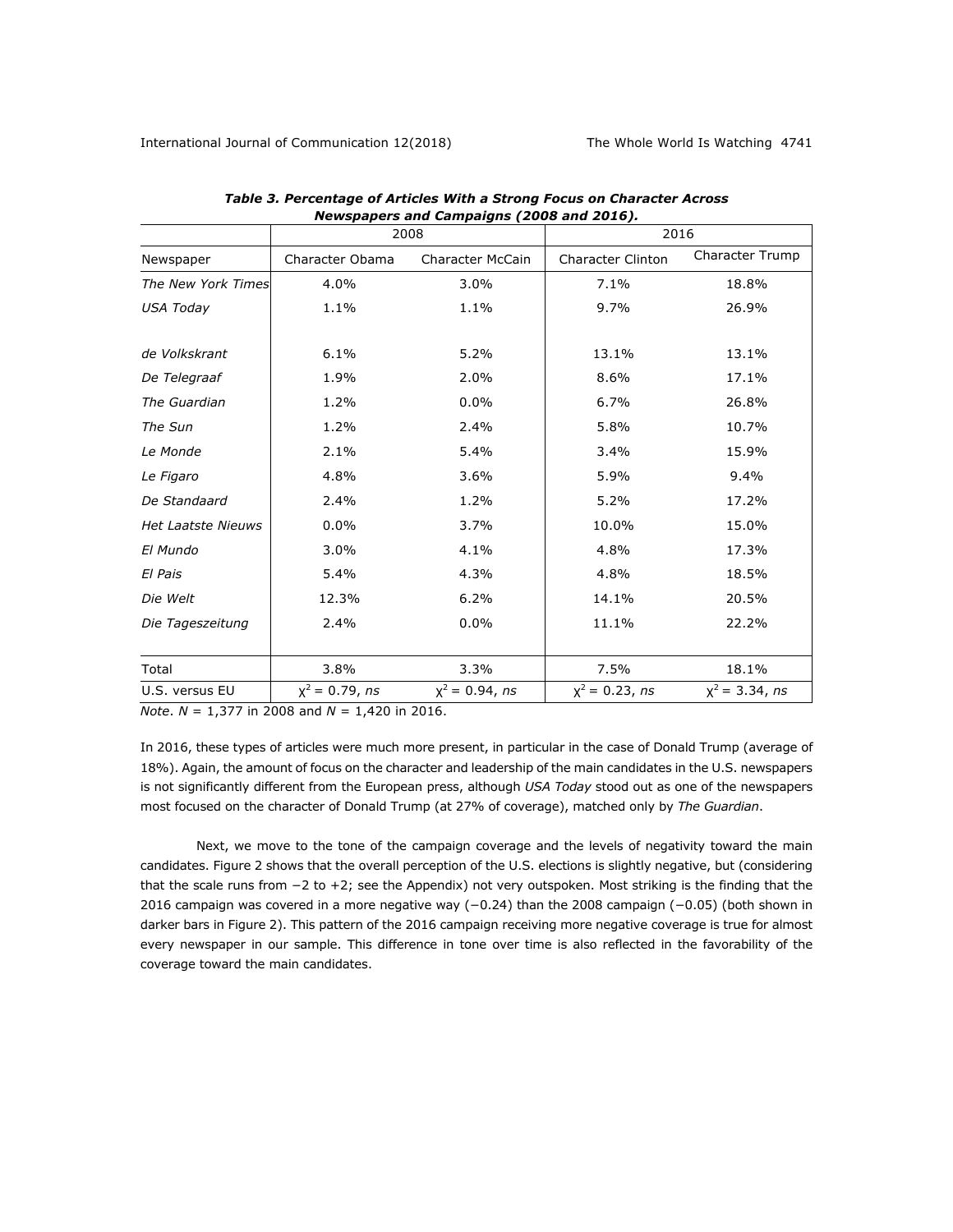

*Figure 2. Tone toward campaign in general.*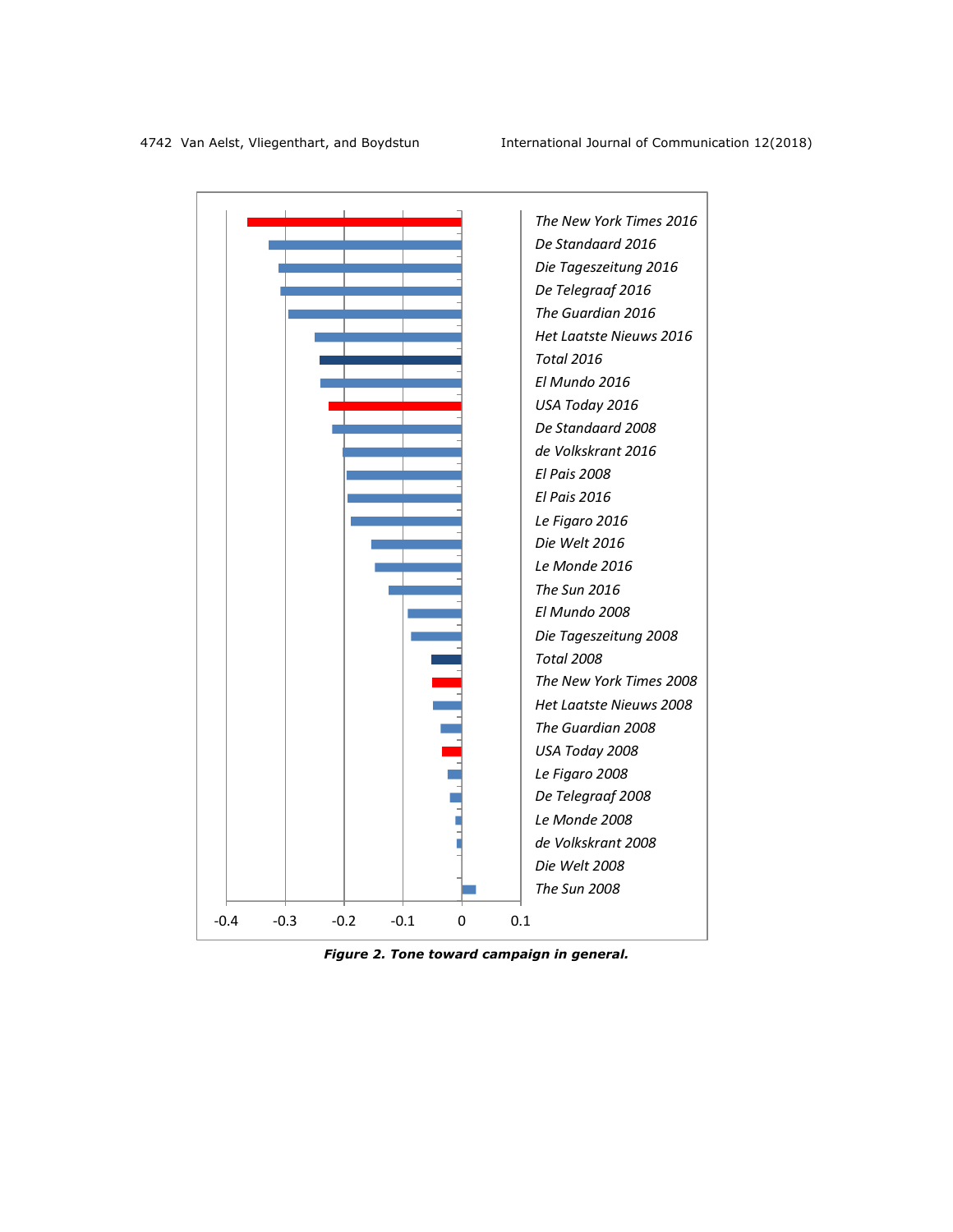Table 4 shows how the coverage of Barack Obama was much more positive than that of Hillary Clinton eight years later, and, similarly, the coverage of John McCain in 2008 was less negative than that of Donald Trump in 2016. Again, the U.S. newspapers do not stand out in their tone of the campaign in general, nor in their coverage of the main candidates, with the notable (and interesting) exception that in 2008, the tone toward Obama is slightly less positive (*t* = −2.70, *p* < .05) in U.S. newspapers than in European newspapers.

|                           |              | 2008        |            |          | 2016        |          |
|---------------------------|--------------|-------------|------------|----------|-------------|----------|
|                           | Tone         | Tone        | Tone       | Tone     | Tone        | Tone     |
| Newspaper                 | Obama        | McCain      | campaign   | Clinton  | Trump       | campaign |
| The New York Times        | 0.228        | $-0.327$    | $-0.050$   | $-0.086$ | $-0.843$    | $-0.365$ |
| USA Today                 | 0.360        | 0.022       | $-0.034$   | $-0.103$ | $-0.516$    | $-0.226$ |
|                           |              |             |            |          |             |          |
| de Volkskrant             | 0.387        | $-0.193$    | $-0.009$   | $-0.127$ | $-0.744$    | $-0.202$ |
| De Telegraaf              | 0.594        | $-0.178$    | $-0.020$   | 0.190    | $-0.788$    | $-0.308$ |
| The Guardian              | 0.627        | $-0.458$    | $-0.036$   | 0.014    | $-0.769$    | $-0.295$ |
| The Sun                   | $-0.036$     | 0.000       | 0.024      | $-0.036$ | $-1.405$    | $-0.124$ |
| Le Monde                  | 0.441        | $-0.183$    | $-0.011$   | 0.068    | $-0.726$    | $-0.148$ |
| Le Figaro                 | 0.530        | $-0.108$    | $-0.024$   | $-0.194$ | $-0.924$    | $-0.188$ |
| De Standaard              | 0.476        | $-0.451$    | $-0.220$   | $-0.093$ | $-0.740$    | $-0.328$ |
| <b>Het Laatste Nieuws</b> | 0.537        | $-0.207$    | $-0.049$   | $-0.092$ | $-0.539$    | $-0.250$ |
| El Mundo                  | 0.480        | $-0.143$    | $-0.092$   | 0.072    | $-0.752$    | $-0.240$ |
| El Pais                   | 1.011        | $-0.761$    | $-0.196$   | $-0.018$ | $-0.958$    | $-0.194$ |
| Die Welt                  | 0.443        | $-0.206$    | 0.000      | 0.016    | $-0.545$    | $-0.154$ |
| Die Tageszeitung          | 0.420        | $-0.432$    | $-0.086$   | $-0.449$ | $-0.942$    | $-0.311$ |
|                           |              |             |            |          |             |          |
| Total                     | 0.458        | $-0.252$    | $-0.052$   | $-0.048$ | $-0.815$    | $-0.241$ |
| U.S. versus EU            | $t = 2.70$ , | $t =$       | $t =$      | $t =$    | $t =$       | $t =$    |
|                           | p < .01      | $-1.44, ns$ | $-.31, ns$ | .64, ns  | $-1.94, ns$ | 1.15, ns |

*Table 4. Comparison of Tone Coverage Across Newspapers (2008 and 2016).*

*Note*. *N* = 1,377 in 2008 and *N* = 1,420 in 2016.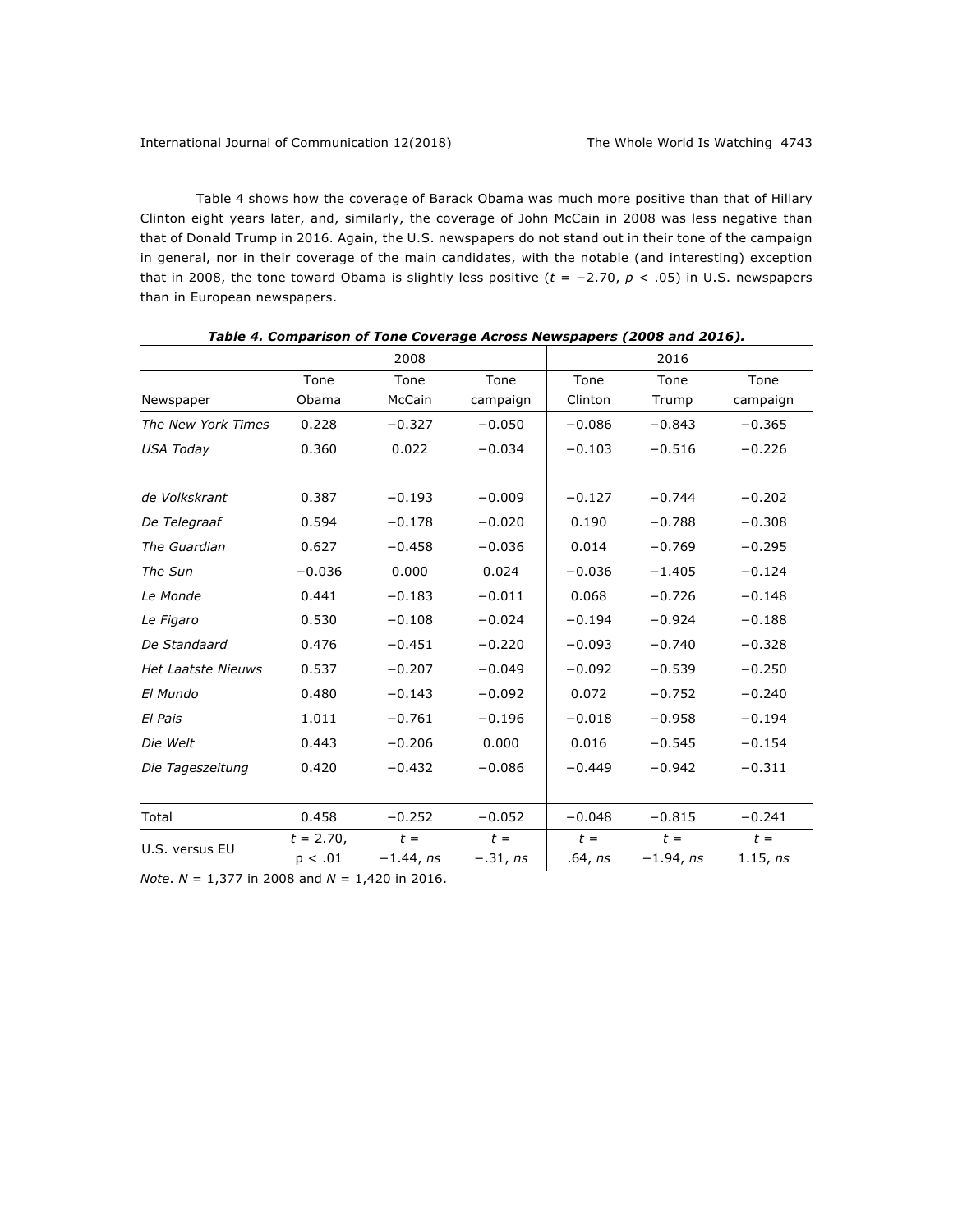To what extent can we explain the difference in coverage between the newspapers under study? Tables 5 and 6 demonstrate the extent to which the presence of a certain content characteristic in an article can be explained by (1) the campaign under study (2008 or 2016), (2) the country in which the newspaper is published, and (3) the type of newspaper (quality or popular newspaper; left-leaning or center/right-leaning paper). We report odds ratios from logistic regressions (Table 5) and unstandardized regression coefficients from OLS regressions (Table 6).

|                   |            | (Logistic negression) baas natio <sub>f</sub> : |            | Character  | Character  |
|-------------------|------------|-------------------------------------------------|------------|------------|------------|
|                   | Issue      | Strategy                                        | Horse Race | Democrat   | Republican |
|                   |            |                                                 |            |            |            |
| 2016              | $0.634***$ | $0.620***$                                      | 0.876      | $2.285***$ | $6.619***$ |
| Country           |            |                                                 |            |            |            |
| Netherlands       | 0.871      | $0.554***$                                      | 0.770      | 1.417      | 0.771      |
| Belgium           | $0.544***$ | $0.666*$                                        | 0.826      | 0.629      | 0.753      |
| Germany           | 0.738      | $0.526***$                                      | 1.246      | 1.569      | 0.928      |
| UK                | $0.597***$ | 0.781                                           | 0.953      | 0.708      | 0.827      |
| France            | $0.436***$ | $0.657**$                                       | $1.414*$   | 0.573      | 0.607      |
| Spain             | 1.105      | 0.985                                           | 1.289      | 0.631      | 0.804      |
|                   |            |                                                 |            |            |            |
| Quality newspaper | $1.560**$  | $1.563***$                                      | 0.889      | 1.249      | 1.130      |
| Left newspaper    | $0.731**$  | 1.031                                           | 1.015      | 0.759      | 1.137      |
| Constant          | $1.442**$  | $0.689**$                                       | $0.697**$  | $0.033***$ | $0.036***$ |
| Pseudo $R^2$      | 0.030      | 0.024                                           | 0.008      | 0.035      | 0.095      |

*Table 5. Explaining Differences in Issue and Frame Presence (Logistic Regression, Odds Ratio).*

*Note*. Country reference category is U.S. *N* = 2,797.

\**p* < .05. \*\**p* < .01. \*\*\**p* < .001.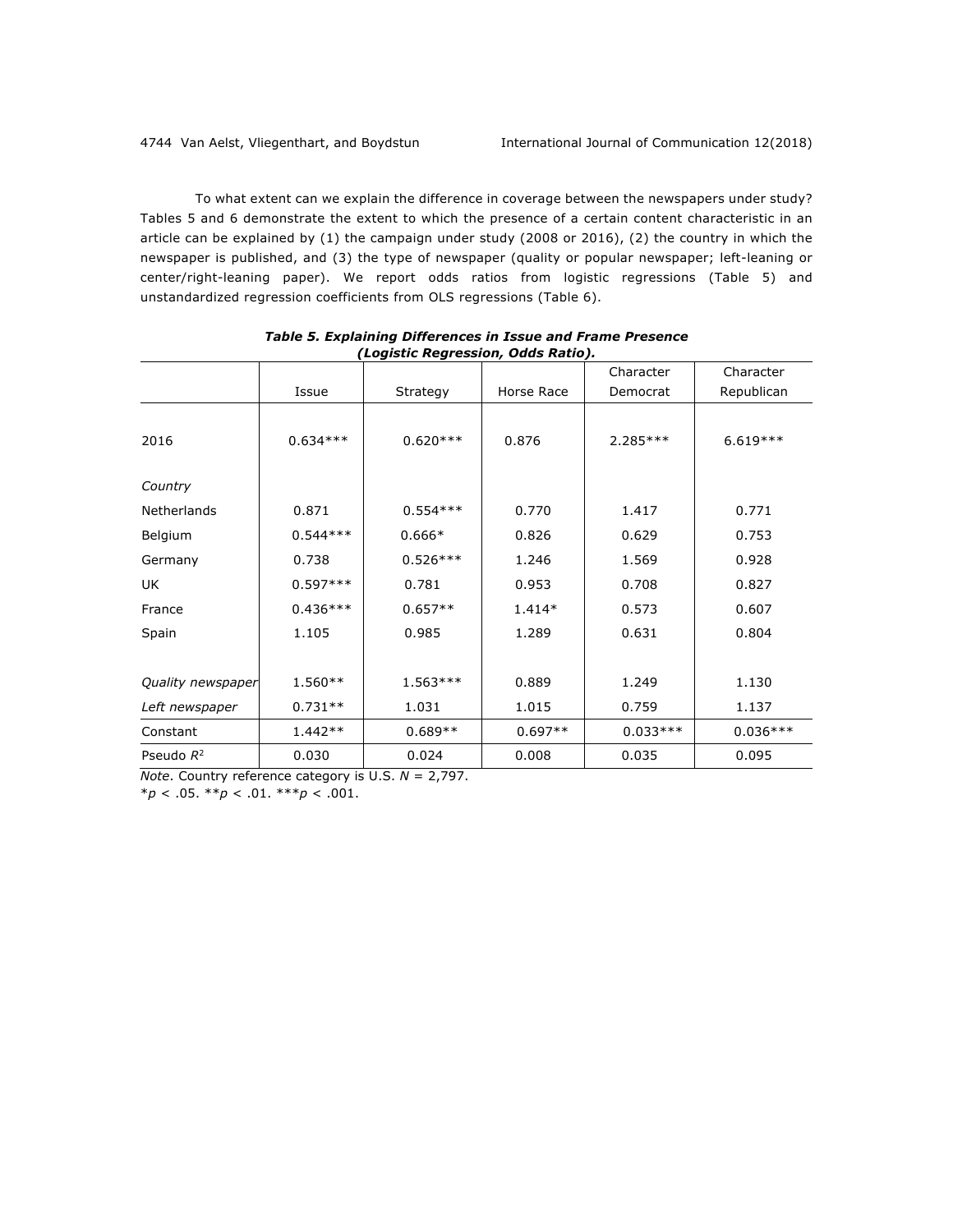To start with the campaign period, for all but one of the content characteristics (horse-race framing), the year of the campaign mattered significantly: There was less issue coverage and less strategy framing in the 2016 campaign compared with 2008 (odds ratios smaller than 1), while both the coverage about the candidates and the campaign was more negative in 2016 than in 2008. Rather than there being a trend of increasing negativity in news coverage, we believe this finding reflects the enthusiasm and excitement about Obama and his campaign that existed in 2008 and the outspoken negative feelings about the 2016 candidates and their much-criticized campaigns. We will elaborate on this interpretation in the final part of our study. The character of the two candidates played a much larger role in 2016, with the odds that an article discussing the Republican's character being more than 6 times higher compared with 2008 (and for Democrats, more than 3 times higher).

|                    | <b>Tone Democrats</b> |       | Tone Republicans |           | Tone campaign |       |
|--------------------|-----------------------|-------|------------------|-----------|---------------|-------|
|                    | B                     | SE    | B                | <b>SE</b> | B             | SE    |
| Year               |                       |       |                  |           |               |       |
| 2016               | $-0.509***$           | 0.038 | $-0.547***$      | 0.038     | $-0.188***$   | 0.022 |
| Country            |                       |       |                  |           |               |       |
| <b>Netherlands</b> | $0.145*$              | 0.068 | $-0.048$         | 0.067     | 0.042         | 0.039 |
| Belgium            | 0.126                 | 0.078 | $-0.143$         | 0.078     | $-0.052$      | 0.045 |
| Germany            | 0.042                 | 0.082 | $-0.142$         | 0.080     | 0.051         | 0.046 |
| UK                 | 0.068                 | 0.071 | $-0.249***$      | 0.070     | 0.052         | 0.040 |
| France             | 0.140                 | 0.081 | $-0.086$         | 0.080     | $0.976*$      | 0.046 |
| Spain              | $0.303***$            | 0.077 | $-0.253**$       | 0.077     | 0.017         | 0.044 |
| Quality newspaper  | $-0.043$              | 0.064 | 0.049            | 0.063     | $-0.048$      | 0.036 |
| Left newspaper     | 0.030                 | 0.053 | $-0.143**$       | 0.052     | $-0.013$      | 0.030 |
| Constant           | $0.355***$            | 0.060 | $-0.098$         | 0.060     | $-0.041$      | 0.035 |
| Adjusted $R^2$     | 0.068                 |       | 0.084            |           | 0.030         |       |

| Table 6. Explaining Differences in Tone (Logistic Regression). |
|----------------------------------------------------------------|
|----------------------------------------------------------------|

*Note*. Country reference category is U.S. *N* = 2,797.

\**p* < .05. \*\**p* < .01. \*\*\**p* < .001.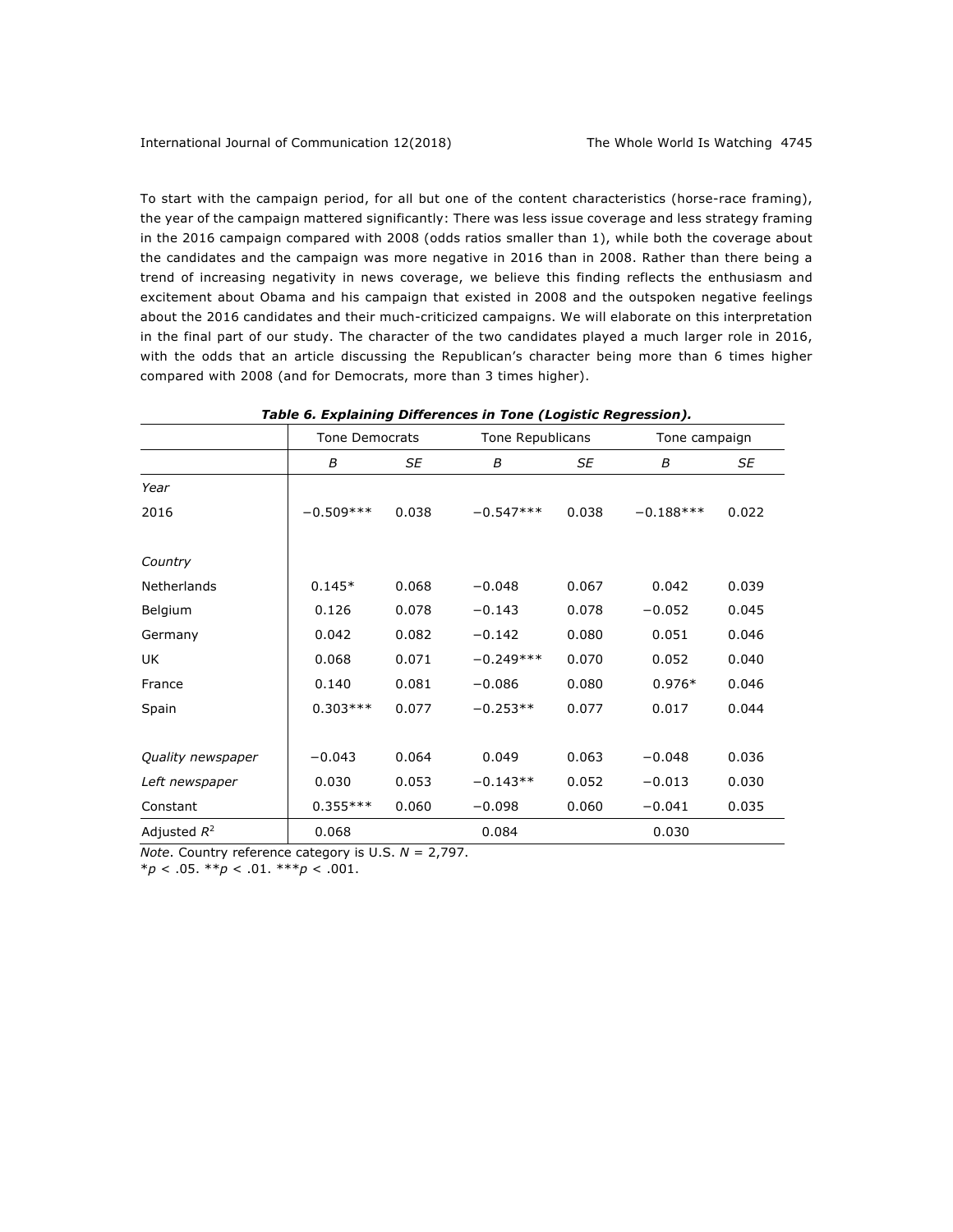Differences across countries' coverage of both elections exist, but are not very systematic. In line with the descriptive results presented earlier, substantial issue coverage was significantly higher in the U.S. compared with some other countries (Belgium, UK, and France), but did not differ from the coverage in three other countries (Germany, Spain, Netherlands). Strategy framing in the U.S. papers was higher compared with all countries except Belgium and Spain. In terms of horse-race coverage, there are hardly any country differences, with only slightly higher levels of horse-race framing in France. In terms of the attention for the character and leadership of the main candidates, there are simply no significant country differences at all. Also related to the tone of the campaign and candidates, we find little country variation (Table 6). The Dutch and Spanish newspapers were the most positive about the Democratic candidates, while the British newspapers were most negative about the Republicans, scoring 0.25 lower on the −2 to +2 scale than their U.S. counterparts.

Finally, we look at the systematic differences between the types of newspapers, with two main findings. First, the differences between popular and quality newspapers are limited, with only significant differences on two aspects: quality newspapers focus more on issue coverage and on strategy coverage. This finding confirms that issue coverage and strategy coverage are not mutually exclusive. In particular, quality newspapers provide articles that combine coverage that explains the motives and actions behind the campaigns with substantial issue coverage. For all other variables there were no significant differences between popular and quality papers. Second, we also investigated whether the leaning of the paper had an effect on the coverage. Again, we only find significant differences on two variables: left-leaning papers, first, provide slightly less substantial coverage and, second, are more negative about the Republican candidates. The first result is hard to explain, in particular as these papers do not provide more strategy coverage or focus more on the character of the candidates. The second difference is more in line with the idea that a left-leaning outlet is more critical toward a right-leaning political party. Overall, the differences are substantially small, and the models do not explain high levels of variance in the presence of those characteristics at the article level, with (pseudo)  $R^2$  ranging from close to zero to 0.09.

#### **Conclusion**

This study focused on two central features of election campaign coverage: their substantial character and tone. We devoted special attention to the differences between the U.S. press and newspapers in six Western European countries in covering a specific type of event, the U.S. election campaigns of 2008 and 2016. Overall, our findings are in line with previous studies in showing that substantial issue coverage is relatively low, and a negative view of the main candidates, and of the campaign in general, is more common than a positive one.

Our key finding is that although there is wide variation between the 14 newspapers and seven countries under study, structural differences between the U.S. press and "the" European press are almost absent. In terms of the substantial nature of the coverage, the U.S. newspapers scored slightly better, normatively speaking, than most European newspapers in 2008, but in 2016 there were no significant differences at all. Also related to the tone of coverage, the U.S. papers do not stand out compared with the European newspapers. On both continents, the overall tone toward the U.S. campaigns is slightly negative. In terms of specific candidates, there were, again, few differences, with only the European press covering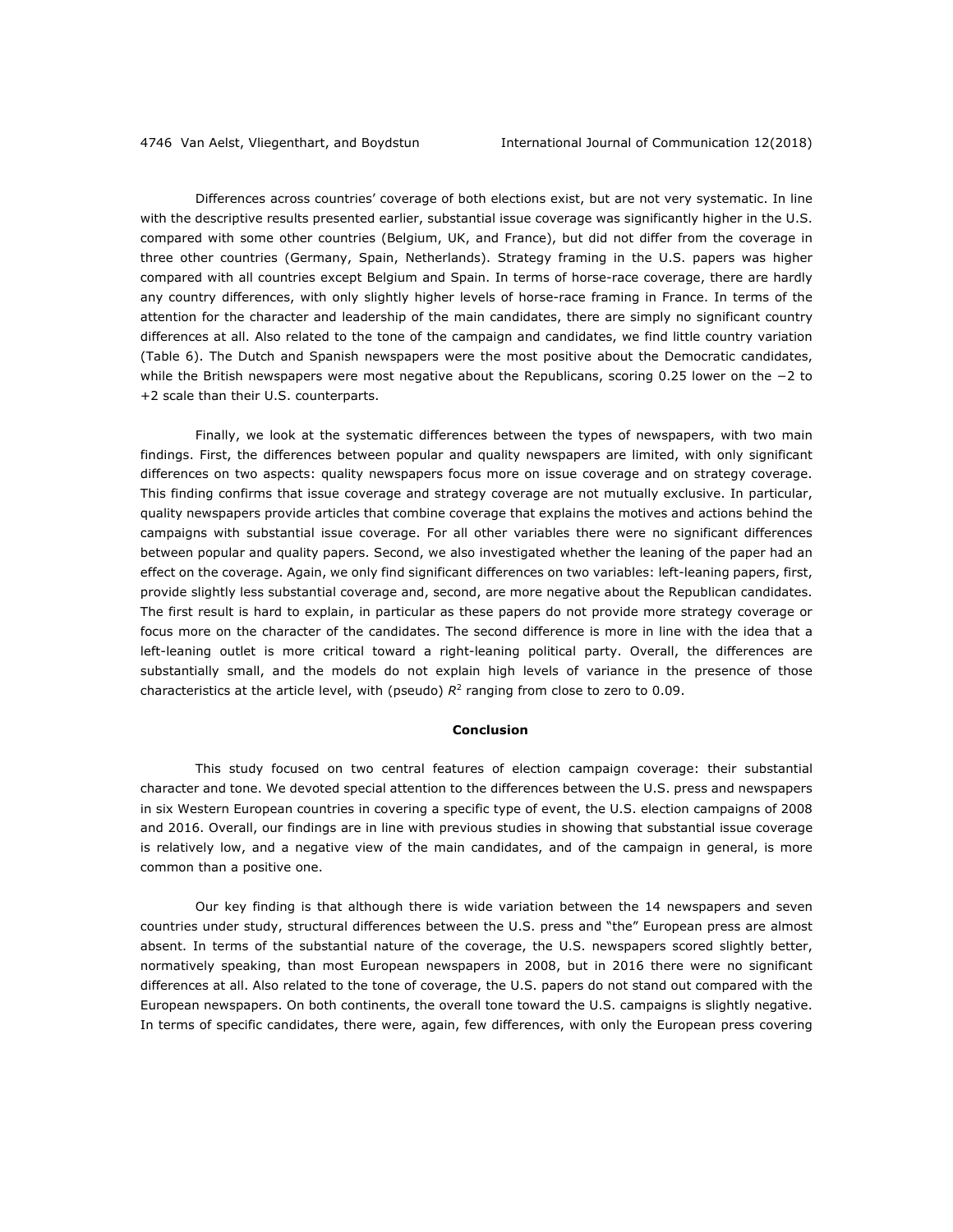#### International Journal of Communication 12(2018) The Whole World Is Watching 4747

 $\overline{a}$ 

Obama slightly more positively in 2008. This small variation between European newspapers and U.S. newspapers might reflect public opinion in European countries, which is, in general, more in line with a Democratic president (Wike, Stokes, Poushter, & Fetterolfpew, 2017).

In sum, the findings of this study are in line with the idea of global media convergence and with recent comparative studies (e.g., Aalberg et al., 2017) showing that traditional U.S. news media such as *USA Today* and *The New York Times* are not outliers but rather well placed in between the European newspapers. Our study shows that by far the biggest predictor of the nature of newspaper coverage of the U.S. elections was not the country or newspaper producing the coverage but, instead, the year of the election; in general, newspaper coverage differed much more from 2008 to 2016 than from one country (or continent) to the next.

#### **Theoretical Explanations and Hypotheses for Future Work**

How can this lack of systematic variation between U.S. and European coverage of the U.S. elections be explained? We argue there are two main explanations. The first is the simple but powerful role of news routines and news values, common to American and European news outlets alike, on how to cover political events. Journalists in Western democracies work according to a similar media logic driven by "a transnational news-value culture" and a shared idea on what is newsworthy (O'Neill & Harcup, 2009; Swanson, 2004, p. 57). Our literature overview of campaign studies suggests that, over time, the coverage of European news media started to resemble that of their U.S. colleagues. The news media became more politically autonomous, and commercial pressures increased. This process has been labeled among others as "globalization," "homogenization," or, more controversially, as "Americanization" (Blumler & Gurevitch, 2001; Hallin & Mancini, 2004). Our study, containing only two points in time, does not allow us to confirm a trend over time but can still be seen as evidence of the presence of media convergence. That does not mean that all media reports have become identical, as the strong variation within and between countries illustrates. Rather, our study suggests that we cannot clearly distinguish a U.S. style that is distinct from how media in Western Europe cover a campaign. The absence of a distinct U.S. campaign style might be further strengthened by the intermedia agenda-setting role of the U.S. press, as most foreign correspondents rely heavily on traditional U.S. quality news outlets as sources of inspiration (Willnat & Weaver, 2003). As part of another project, we interviewed eight foreign correspondents from different European countries that covered the U.S. 2016 election.<sup>5</sup> They all indicate that their day starts with reading a newspaper like *The New York Times* or *The Washington Post*, thereby possibly unintentionally, contributing to a common understanding of what is at stake in the campaign. Furthermore, European journalists do not cover the U.S. election campaign from a "domestic" point of view. We find that, on average, only one article in 10 in the European newspapers makes a clear link to the home country (not presented in the results). This finding indicates that the U.S. election campaign is seen as an internationally newsworthy event, thus increasing the chance that the coverage will be similar to that of the home country. In short, we found no evidence to support the idea that U.S. newspapers had stronger incentives than newspapers in Europe to provide substantial information to their readers.

<sup>5</sup> More concretely, we interviewed U.S. correspondents from Belgium (3), The Netherlands (2), UK (1), Germany (1), Sweden (1). See also Boydstun and Van Aelst (2018).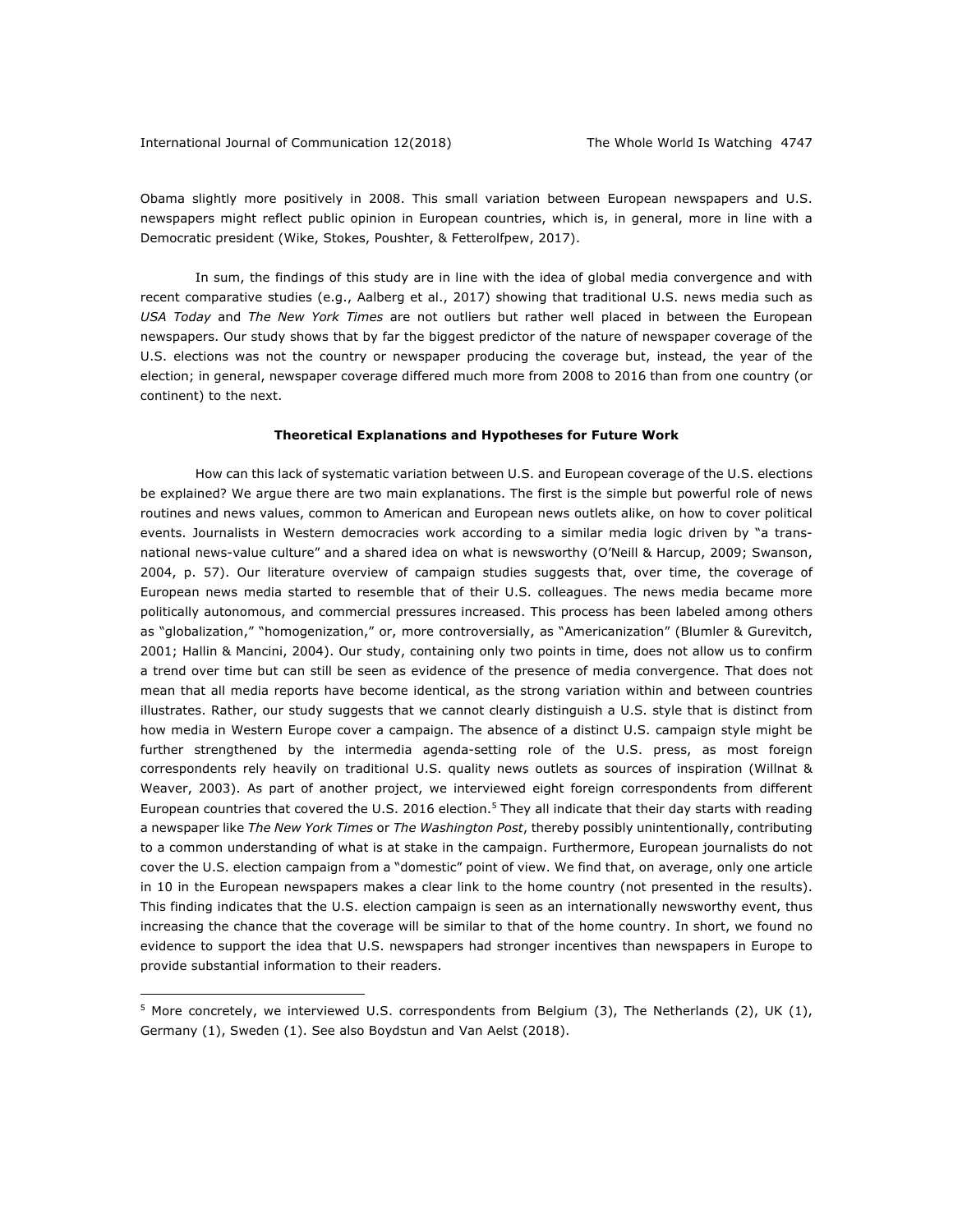Second, we believe that the similarities in coverage are explained by campaign dynamics. For almost all the indicators used in this study, there was a significant difference between the two campaigns, whereas country variation and newspaper characteristics proved less relevant. In sum, the 2008 coverage was more about (economic) issues and less about character than the 2016 coverage. The 2016 campaign coverage also turned out to be more negative. As scholars, we are often tempted to interpret such findings as a potential trend, or at least as systematic over-time variation. Previous longitudinal studies (e.g., Benoit et al., 2005), however, stress the lack of trends across campaigns, pointing instead to the specific nature of each campaign. The campaign in 2008 was characterized by an unfolding economic crisis and a young African American politician that seemed to inspire young American voters and people across the globe. In 2016, journalists were forced to devote more attention to the atypical figure of Donald Trump, a political outsider whose campaign led to enthusiastic, but also hostile, reactions. It seems that the very specific contexts of the 2008 and 2016 elections, but in very different ways, determined the behavior of journalists across the board. Only the focus on the horse race and opinion polls seem to be a rather stable characteristic of campaign coverage across time and campaign.

Of course, more research on more election campaigns is needed to examine the two mechanisms we have argued are behind our findings: first, that journalists across media systems have basically the same news values in covering an election, whether at home or internationally; and second, that most of the variance in news coverage of an election campaign can be explained by how news values map onto the dynamics of that particular campaign. Future research should test these purported mechanisms more directly than our data allow. Concretely, for example, to test the hypothesis that journalists from different countries abide by the same campaign dynamics, future studies could perform a fine-grained analysis of the timing of stories by different countries' newspapers on different events throughout a debate, using error correction models to test the hypothesis that key events systematically predict the volume, tone, and type of news coverage to the campaign, regardless of country (e.g., Johnson & Socker, 2012). We hope this comparative content study will motivate future work along these lines.

We are well aware that our conclusions should be read with caution and nuance. The variation between U.S. and European media might be more apparent if we were to look also at television news. In particular, networks like CNN and Fox News are often absent in many European countries, where public broadcasters still play a dominant role. We also ignored the many online media platforms that provide alternative and often very partisan news (Vargo & Guo, 2016). Including these new media might have provided a more nuanced conclusion related to the idea of media convergence.

Additionally, our relatively small sample of newspapers and articles might influence the findings for some countries and outlets. For instance, the differences between the countries under study are not always easily interpreted. This might be partly because we only analyzed two newspapers per country. Furthermore, the enormous attention to the U.S. election meant that we could only investigate a part of the coverage, which might influence the findings. It is important to note, however, that the significant differences we found are mostly limited in substantial terms. Despite the limitations of our study, we are convinced that this type of research, examining news coverage of a single event across journalists in different countries, is a promising way to improve our understanding of how political news media work in a comparative perspective.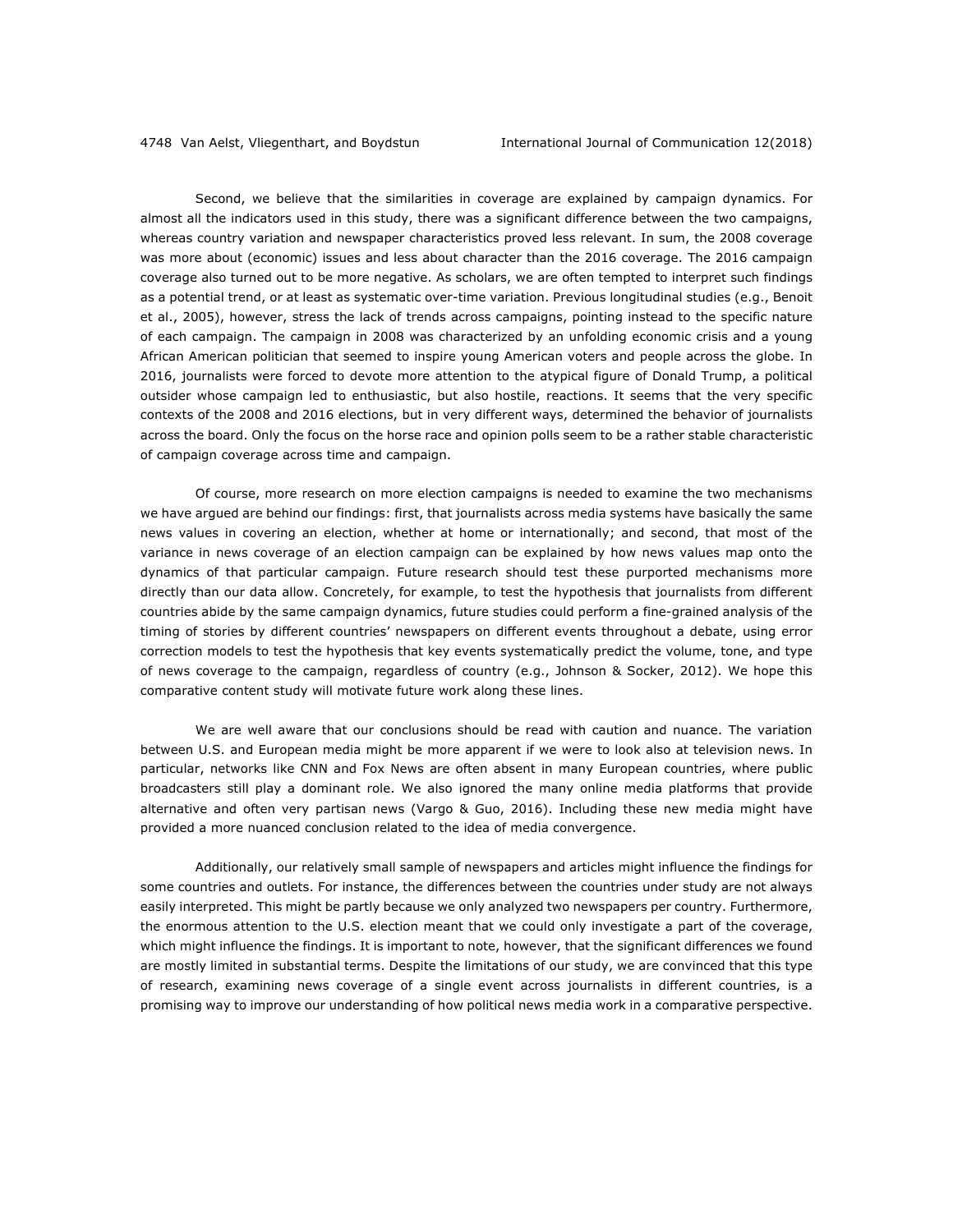### **References**

- Aalberg, T., de Vreese, C., & Strömbäck, J. (2017). Strategy and game framing. In C. de Vreese, F. Esser, & D. N. Hopmann (Eds.), *Comparing political journalism* (pp. 33‒49). London: Routledge.
- Aalberg, T., Strömbäck, J., & de Vreese, C. H. (2012). The framing of politics as strategy and game: A review of concepts, operationalizations and key findings. *Journalism*, 13(2), 162-178. doi:10.1177/1464884911427799
- Benoit, W. L., Stein, K. A., & Hansen, G. J. (2005). *New York Times* coverage of presidential campaigns. Journalism & Mass Communication Quarterly, 82(2), 356-376. doi:10.1177/107769900508200208
- Blumler, J., & Gurevitch, M. (2001). Americanization reconsidered: UK-U.S. campaign communication comparisons across time. In L. Bennett & R. Entman (Eds.), *Mediated politics. Communication in the future of democracy* (pp. 380‒403). Cambridge, UK: Cambridge University Press.
- Boydstun, A. E., & Van Aelst, P. (2018). New rules for an old game? How the 2016 U.S. election caught the press off guard. *Mass Communication and Society*, 1‒26. doi:10.1080/15205436.2018.1492727
- Brekken, T., Thorbjørnsrud, K., & Aalberg, T. (2012). News substance: The relative importance of soft and de-contextualized news. In T. Aalberg & J. Curran (Eds.), *How media inform democracy: A comparative approach* (pp. 64‒78). London, UK: Palgrave.
- de Vreese, C. H., Banducci, S. A., Semetko, H. A., & Boomgaarden, H. G. (2006). The news coverage of the 2004 European Parliamentary election campaign in 25 countries. *European Union Politics 7*(4), 477‒504. doi:10.1177/1465116506069440
- Esser, F., & D'Angelo, P. (2006). Framing the press and publicity process in U.S., British, and German general election campaigns. *Harvard International Journal of Press/Politics, 11*(3), 44-66. doi:10.1177/1081180X06289188
- Esser, F., Engesser, S., Matthes, J., & Berganza, R. (2017). Negativity. In C. de Vreese, F. Esser, & D. N. Hopmann (Eds.), *Comparing political journalism* (pp. 71-91). London, UK: Routledge.
- Fallows, J. M. (1996). *Breaking the news: How the media undermine American democracy*. New York, NY: Pantheon Books.
- Farnsworth, S. J., & Lichter, S. R. (2007). *The nightly news nightmare: Television's coverage of U.S. presidential elections, 1988‒2004*. Lanham, MD: Rowman & Littlefield.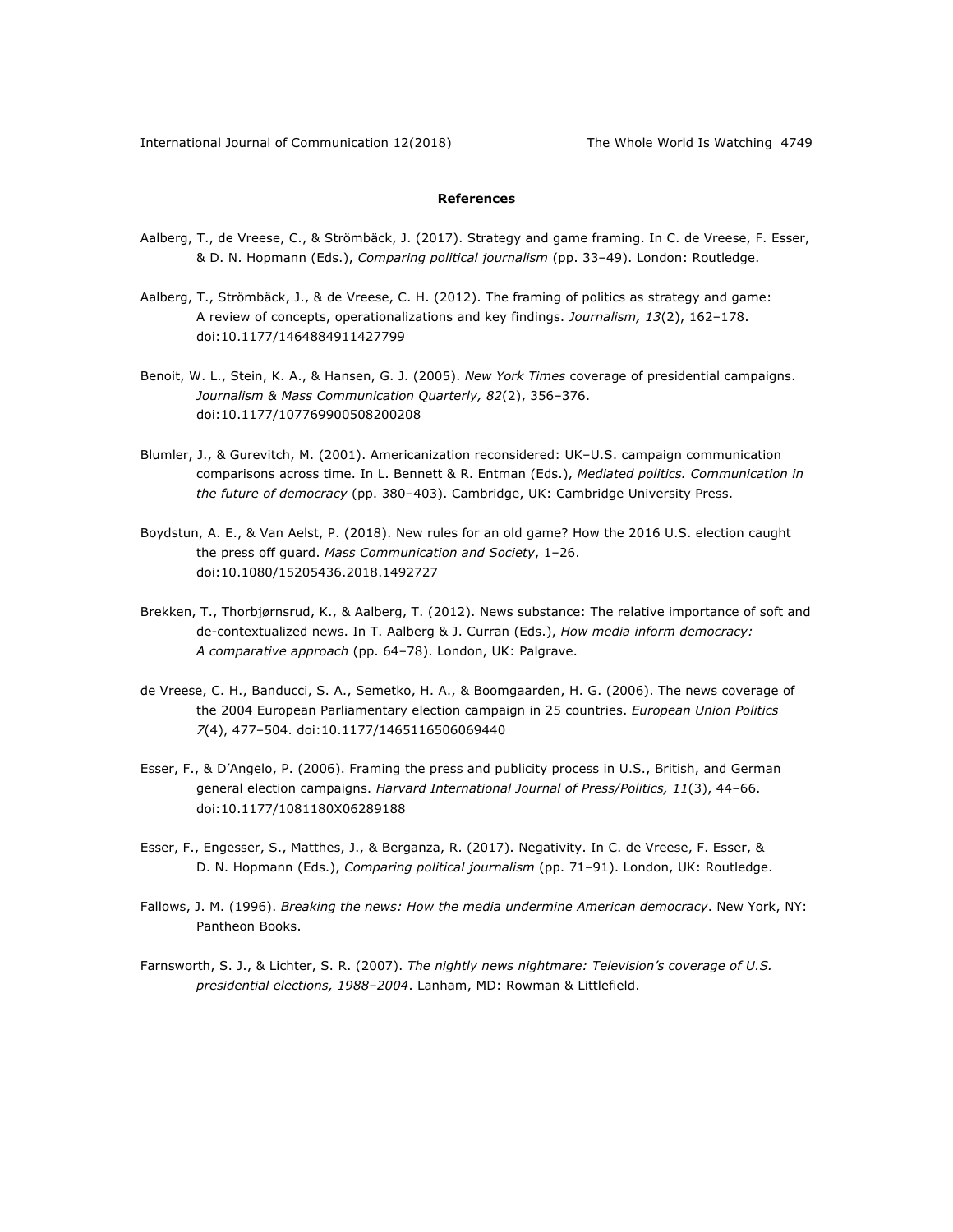mFretwurst, B. (2015). *Lotus Manual.* Retrieved from www.iakom.ch/Lotus/LotusManualEng.pdf

- Golan, G., & Wanta, W. (2003). International elections on U.S. network news. *International Communication Gazette, 65*(1), 25‒39. doi:10.1177/0016549203065001135
- Gulati, G. J., Just, M. R., & Crigler, A. N. (2004). News coverage of political campaigns. In L. L. Kaid (Ed.), *Handbook of political communication research* (pp. 237‒256). London, UK: Erlbaum.
- Hallin, D. C., & Mancini, P. (1984). Speaking of the president: Political structure and representational form in U.S. and Italian television news. *Theory and Society, 13*, 829-850. doi:10.1007/BF00209215
- Hallin, D. C., & Mancini, P. (2004). Americanization, globalization, and secularization. Understanding the convergence of media systems and political communication. In F. Esser & B. Pfetsch (Eds.), *Comparing political communication: theories, cases, and challenges* (pp. 25‒44). Cambridge, UK: Cambridge University Press.
- Holtz-Bacha, C. (2004). Political communication research Abroad: Europe. In L. L. Kaid (Ed.), *Handbook of political communication research* (pp. 463‒477). Mahwah, NJ: Erlbaum.
- Holtz-Bacha, C., & Zeh, R. (2011). In love with Barack Obama: German press coverage of the U.S. presidential elections campaigns 2004 and 2008. In M. S. McKinney & M. C. Banwart (Eds.), Communication in the 2008 U.S. election: Digital natives elect a president (pp. 295-312). New York, NY: Peter Lang.
- Johnson, T., & Socker, E. (2012). Actions, factions, and interactions: Newsworthy influences on Supreme Court coverage. *Social Science Quarterly, 93*(2), 434‒463. doi:10.1111/j.1540- 6237.2012.00842.x
- Just, M. R., Crigler, A. N., Alger, D. E., Cook, T. E., Kern, M., & West, D. M. (1996). *Crosstalk. Citizen, candidates and the media in a presidential campaign*. Chicago, IL: The University of Chicago Press.
- Kaid, L. L., & Strömbäck, J. (2008). Election news coverage around the world: A comparative perspective. In J. K. Strömbäck & L. Lee (Ed.), *The handbook of election news coverage around the world* (pp. 421-431). New York, NY: Routledge.
- Kepplinger, H. M. (2000). The declining image of the German political elite. *The Harvard International Journal of Press/Politics, 5*(4), 71‒80. doi:10.1177/1081180x00005004005
- Lau, R. R., & Rovner, I. B. (2009). Negative campaigning. Annual Review of Political Science, 12, 285-306. doi:10.1146/annurev.polisci.10.071905.101448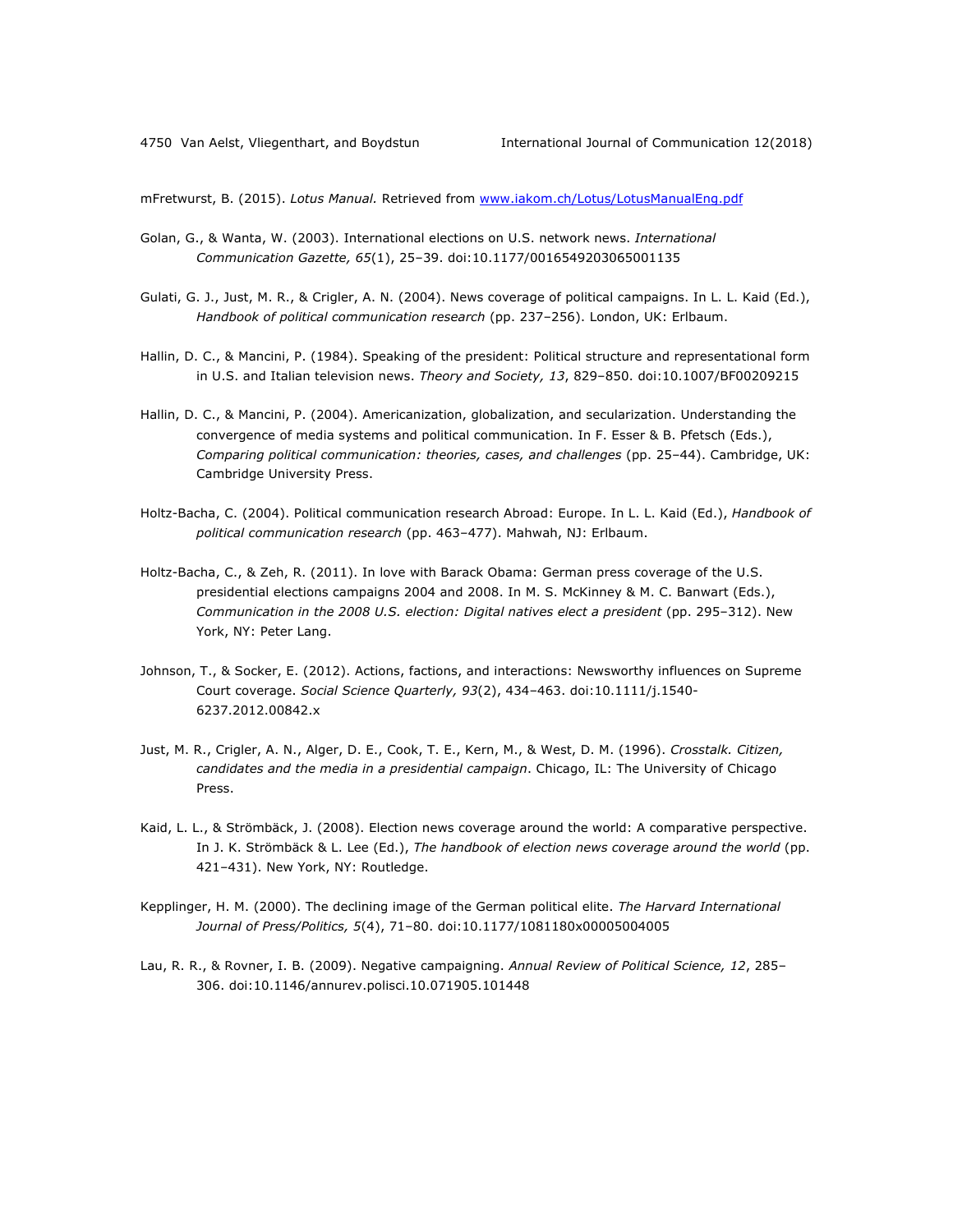- Lengauer, G., Esser, F., & Berganza, R. (2012). Negativity in political news: A review of concepts, operationalizations and key findings. *Journalism, 13*(2), 179-202. doi:10.1177/1464884911427800
- Lichter, R., & Noyes, R. (1996). *Good intentions make bad news: Why Americans hate campaign journalism.* Lanham, MD: Rowman & Littlefield.
- Magin, M. (2015). Shades of mediatization: Components of media logic in German and Austrian elite newspapers (1949–2009). *The International Journal of Press/Politics, 20*(4), 415–437. doi:10.1177/1940161215595944
- McAllister, I. (2002). Calculating or capricious? The new politics of late deciding voters. In D. Farrell & R. Schmitt-Beck (Eds.), *Do political campaigns matter?* (pp. 22-40). London, UK: Routledge.
- O'Neill, D., & Harcup, T. (2009). News values and selectivity. In K. Wahl-Jorgensen & T. Hanitzsch (Eds.), *The handbook of journalism studies* (pp. 161-174). New York, NY: Routledge.
- Patterson, T. E. (1994). *Out of order*. New York, NY: Vintage Books.
- Patterson, T. E. (2000). *Doing well and doing good: How soft news and critical journalism are shrinking the new audience and weakening democracy—And what news outlets can do about it*. Retrieved from https://shorensteincenter.org/how-soft-news-critical-journalism-are-shrinking-newsaudience/
- Reinemann, C., Stanyer, J., Scherr, S., & Legnante, G. (2012). Hard and soft news: A review of concepts, operationalizations and key findings. *Journalism*, 13(2), 221-239. doi:10.1177/1464884911427803
- Reinemann, C., & Wilke, J. (2007). It's the debates, stupid! How the introduction of televised debates changed the portrayal of chancellor candidates in the German press, 1949-2005. The Harvard *International Journal of Press/Politics, 12*(4), 92‒111. doi:10.1177/1081180X07307185
- Schuck, A. R. T., Boomgaarden, H. G., & de Vreese, C. H. (2013). Cynics all around? The impact of election news on political cynicism in comparative perspective. *Journal of Communication, 63*(2), 287‒311. doi:10.1111/jcom.12023
- Semetko, H. A. (1996). The media. In E. A. L. LeDuc (Ed.), *Comparing democracies: Elections and voting in global perspective*. London, UK: SAGE Publications.
- Semetko, H. A., Blumler, J. G., Gurevitch, M., & Weaver, D. H. (1991). *The formation of campaign agendas: A comparative analysis of party and media roles in recent American and British elections*. Hillsdale, NJ: Erlbaum.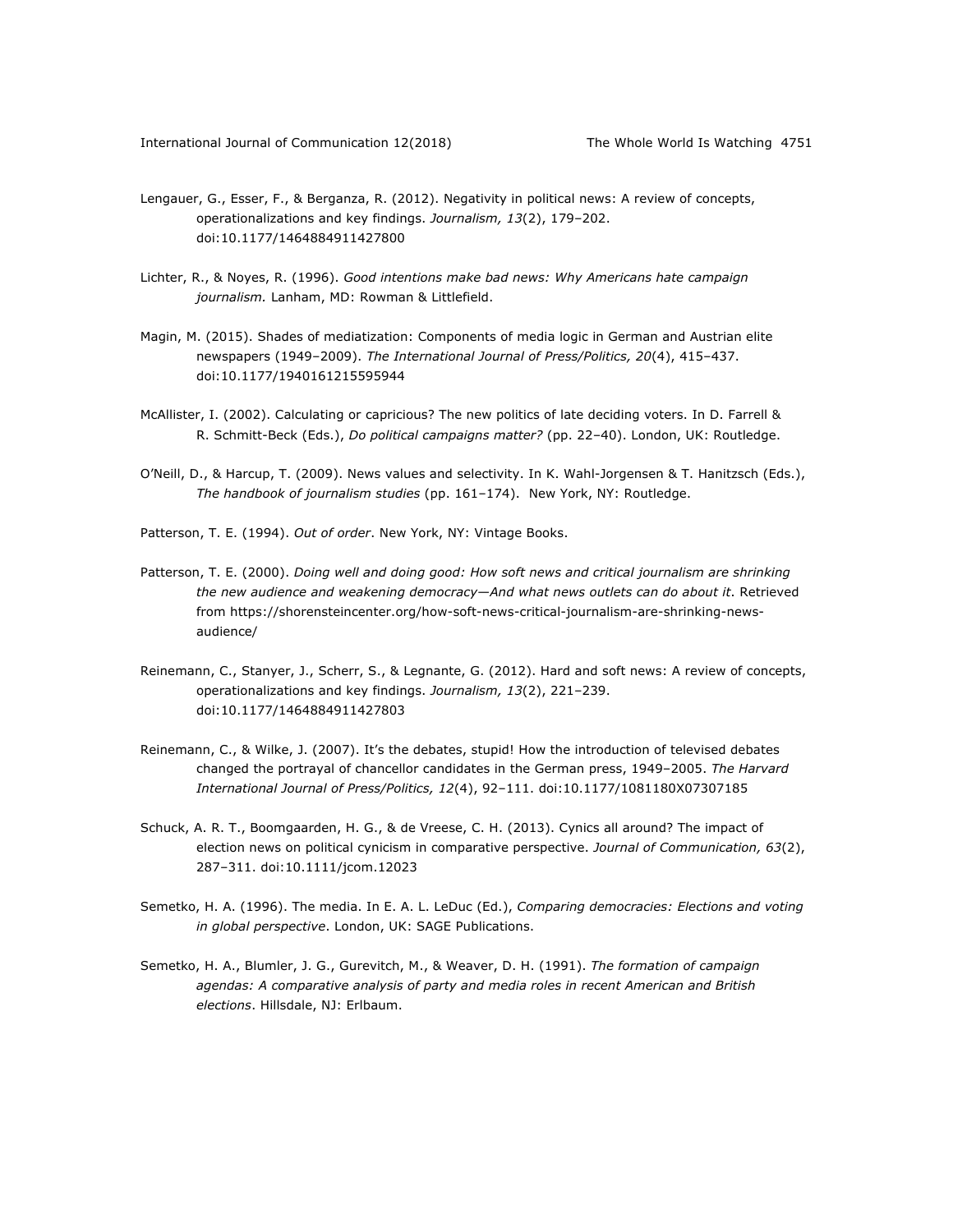- Strömbäck, J. (2008). Four phases of mediatization: An analysis of the mediatization of politics. *International Journal of Press Politics, 13*(3), 228‒246. doi:10.1177/1940161208319097
- Strömbäck, J., & Dimitrova, D. V. (2006). Political and media systems matter: A comparison of election news coverage in Sweden and the United States. *Harvard International Journal of Press/Politics, 11*(4), 131‒147. doi:10.1177/1081180X06293549
- Strömbäck, J., & Dimitrova, D. V. (2011). Mediatization and media interventionism: A comparative analysis of Sweden and the United States. *The International Journal of Press/Politics, 16*(1), 30-49. doi:10.1177/1940161210379504
- Strömbäck, J., Painter, D. L., & Fernandes, J. (2011). International media's love affair with Barack Obama: Anti-Americanism and the global coverage of the 2008 U.S. presidential campaign. In M. S. McKinney & M. C. Banwart (Eds.), *Communication in the 2008 U.S. election: Digital natives elect a president* (pp. 275-294). New York, NY: Peter Lang.
- Strömbäck, J., & Van Aelst, P. (2010). Exploring some antecedents of the media's framing of election news: A comparison of Swedish and Belgian election news. *The International Journal of Press/Politics, 15*(1), 41‒59. doi:10.1177/1940161209351004
- Swanson, D. L. (2004). Transnational trends in political communications. In F. Esser & B. Pfetsch (Eds.), *Comparing political communication: Theories, cases, and challenges* (pp. 45–63). Cambridge, UK: Cambridge University Press.
- Swanson, D. L., & Mancini, P. (1996). *Politics, media and modern democracy: An international study of innovations in electoral campaigning and their consequences*. Westport, CT: Praeger.
- Van Aelst, P. (2017). Media malaise and the decline of legitimacy: Any room for good news? In C. van Ham, J. Thomassen, R. Andeweg, & K. Aarts (Eds.), *Myth and reality of the legitimacy crisis:*  Explaining trends and cross-national differences in established democracies (pp. 95-114). Oxford, UK: Oxford University Press.
- Vargo, C. J., & Guo, L. (2016). Networks, big data, and intermedia agenda setting: An analysis of traditional, partisan, and emerging online U.S. news. *Journalism & Mass Communication Quarterly, 94*(4), 1031‒1055. doi:10.1177/1077699016679976
- Vliegenthart, R., Boomgaarden, H. G., & Boumans, J. (2010). Changes in political news coverage: Personalization, conflict and negativity in British and Dutch newspapers. In K. Brants & K. Voltmer (Eds.), *Political communication in postmodern democracy* (pp. 92-110). Basingstoke, UK: Palgrave Macmillan.